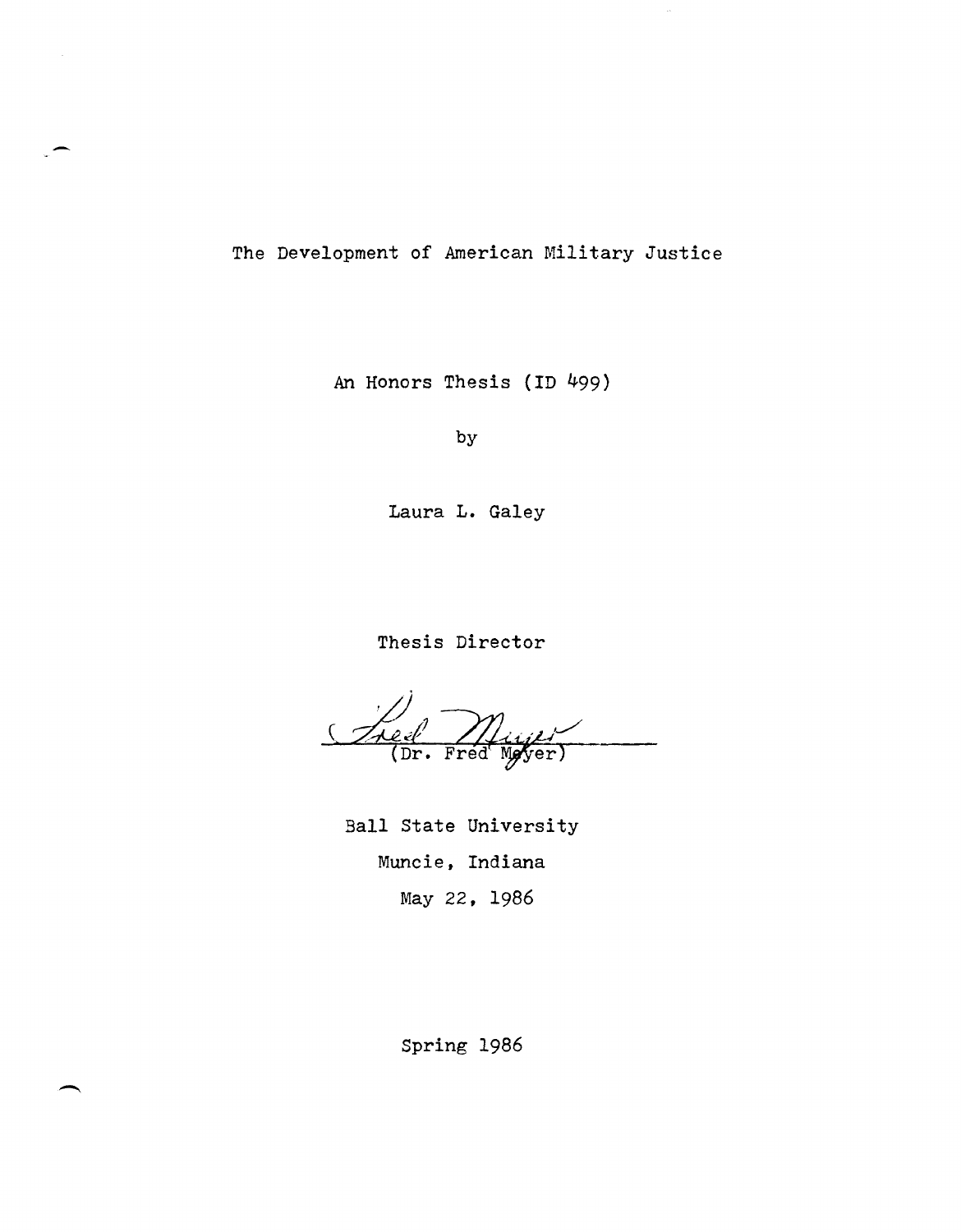Military Justice, like most of our social system and customs, was derived directly from British experience. Great Britain's military law evolved over several centuries. It was most greatly influenced, some say copied directly from, Roman law. The influence of British "common law" on American military justice can be seen in the "Ordinance of Richard I," made in 1190. According to Grose's History of the English Army, this ordinance was "chiefly meant to prevent disputes between the soldiers and sailors in their voyage to the holy land."<sup>1</sup> The ordinance was as follows:

*,r* :; , ."

... -

Richard, by the grace of God, King of England, Duke of Normandy and Aquitaine, and Earl of Anjou, to all his (military) subjects about to proceed by sea to Jeruselum, greeting. Know ye, that we with the common consent of fit and proper men, have made the enactments underwritten. (First,) whoever shall slay a man on ship-board, he shall be bound to the dead man and thrown into the sea. (Second,) if he shall slay him on land he shall be bound to the dead man and buried in the earth. (Third,) if anyone shall be convicted, by means of lawful witnesses, of having drawn a knife with which to strike another, or shall strike another so as to draw blood, he shall lose his hand. (Fourth,) if, also, he shall give a blow with his hand, without shedding blood, he shall be plunged into the sea three times. (Fifth,) if any man shall utter disgraceful language or abuse,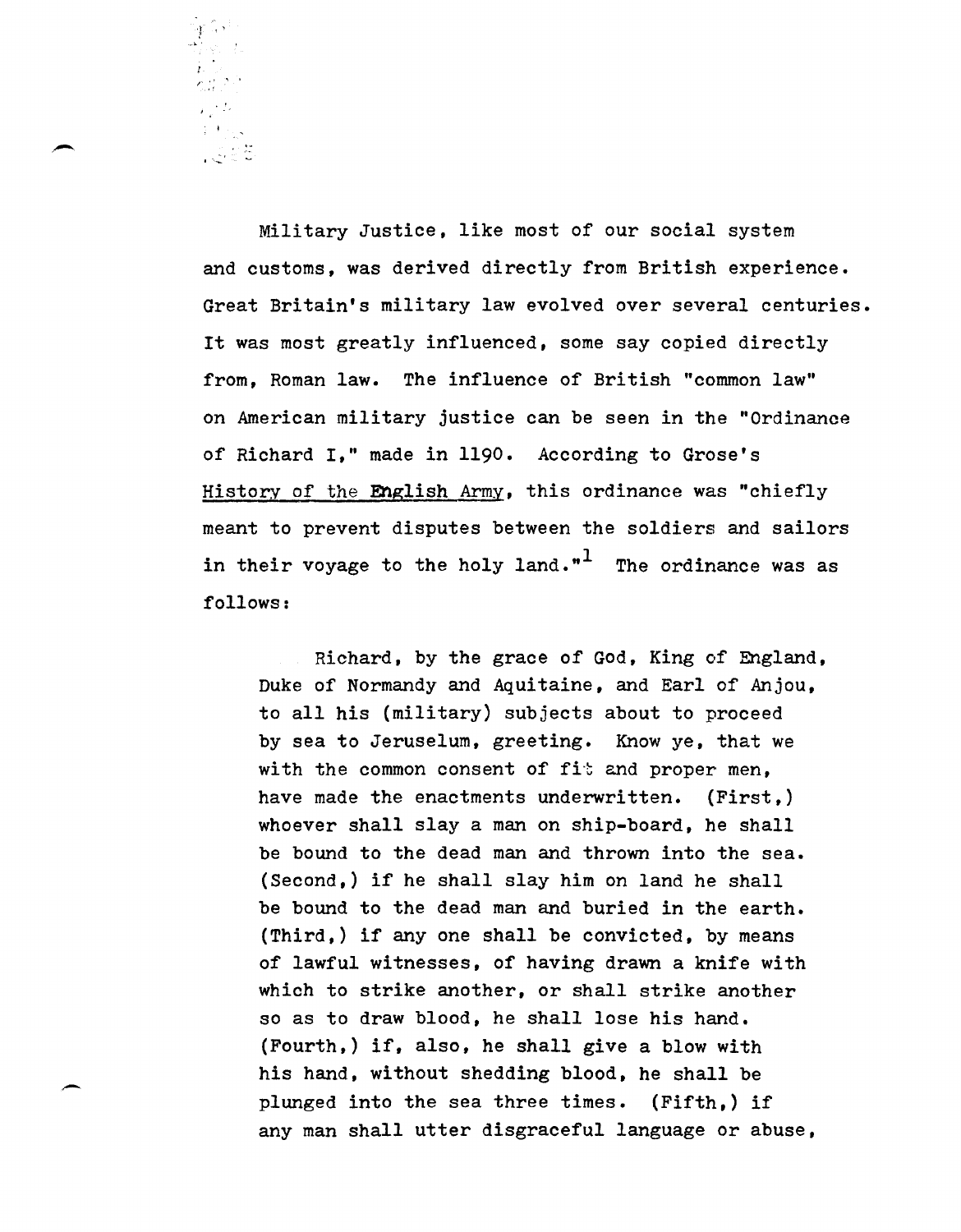or shall curse his companion, he shall pay him an ounce of silver for every time he has so abused him. (Sixth,) a robber who shall be convicted of theft shall have his hair cropped after the manner of a champion (i.e., closely clipped to his head as though he were hired to fight in a legal duel), and boiling pitch shall be poured thereon, and then the feathers of a cushion shall be shaken out upon him, so that he may be known and at the first land at which the ship shall touch, he shall be set on shore. Witness myself, at Chinon."<sup>2</sup>

The British system continued in its development with, significantly, the Statute of Westminster of 1279, which referred to the royal power to punish soldiers according to the law and customs of the realm.<sup>3</sup> A more comprehensive military justice document was Richard II's Articles of War in 1385. These articles punished a variety of military offenses, such as "disobedience of orders, pillage and theft of 'victuals **•••** bought for the refreshment of the army'." Penalties for offenses progressed from amputation of the left ear to hanging, drawing and beheading for major offenses like touching "the body of our Lord, or the vessel in which it is contained."<sup>4</sup>

The sixteenth and seventeenth centuries improved on these simple and barbarous codes. They showed more of the Roman influence, particularly the Articles of War of the Free Netherlands of 1590 and Gustavus Adolphus' Articles of War of 1621. The Articles of War of 1621 are a distinctly recognizable ancester of the British

--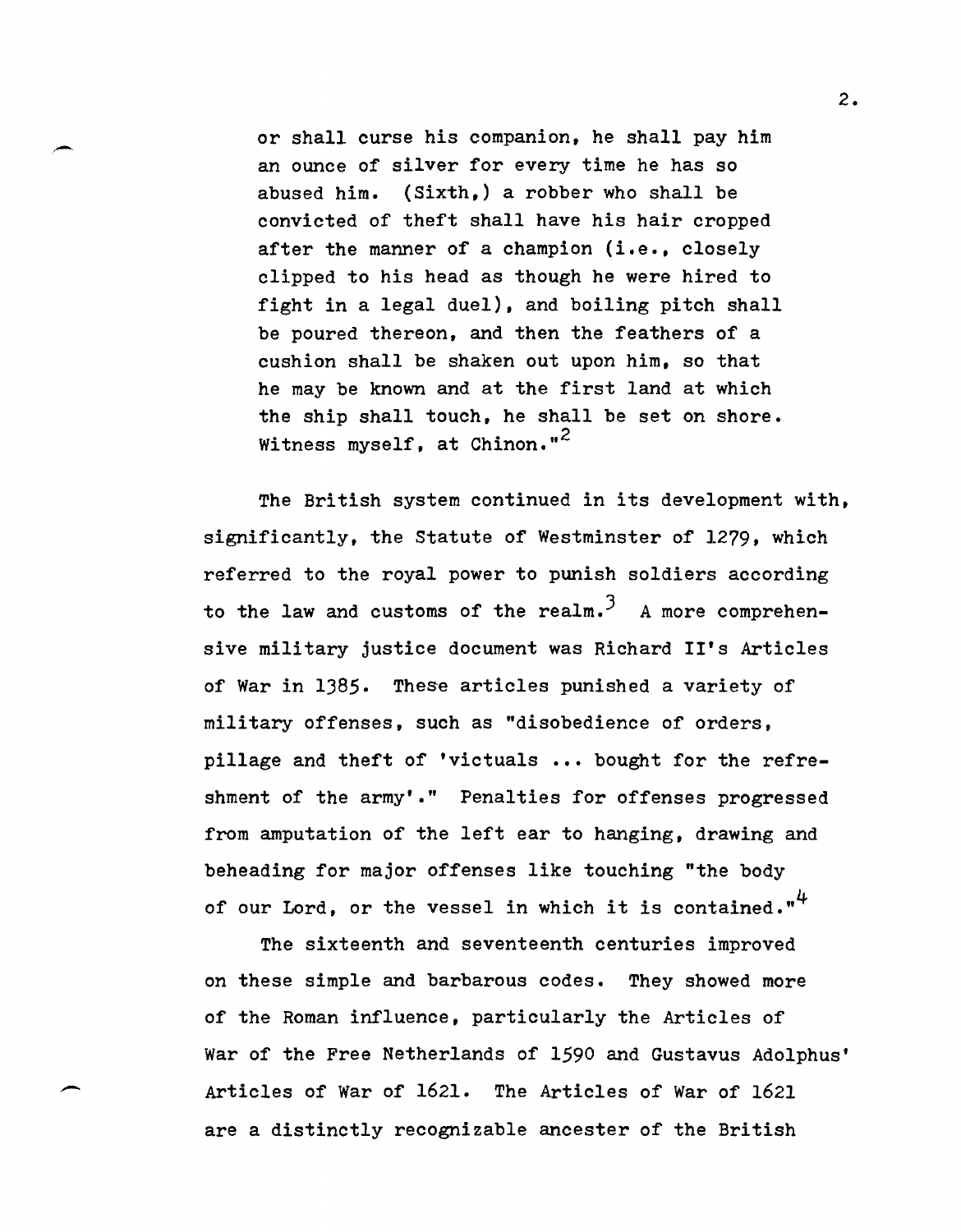Articles of War and the American Code of Military Justice.<sup>5</sup> These developments in the sixteenth and seventeenth centuries provided the rudiments for what would become the system for determining guilt and punishment, the courtsmartial. From these Articles developed the system of modern military justice.

Throughout the development of the military justice system to this point, England did not have a standing peacetime army. Soldiers were punished according to civilian laws until the Articles of Gustavus Adolphus of 1621 were translated into English in 1639. The royalists, fighting of one side of the civil war, enacted their own Articles of War the same year. Parliament enacted very similar articles in 1642. James II maintained a standing army and promulgated Articles of War to discipline it, but neglected to get Parliament's approval. This was a factor in the "Glorious Revolution" of 1688, which replaced James II with William of Orange. William also needed a standing army with rules to discipline it, but got the authority of Parliament when it passed the Mutiny Act of  $1689.^{6}$ 

The Mutiny Act of 1689 was in response to William of Orange's need for a standing army but it also was cautious to guard against the excess military power gained by some of Cromwell's generals and James II's regiments. The Mutiny Act began with the emphatic declaration that "the raising or keeping a standing Army within this

-

 $3 \cdot$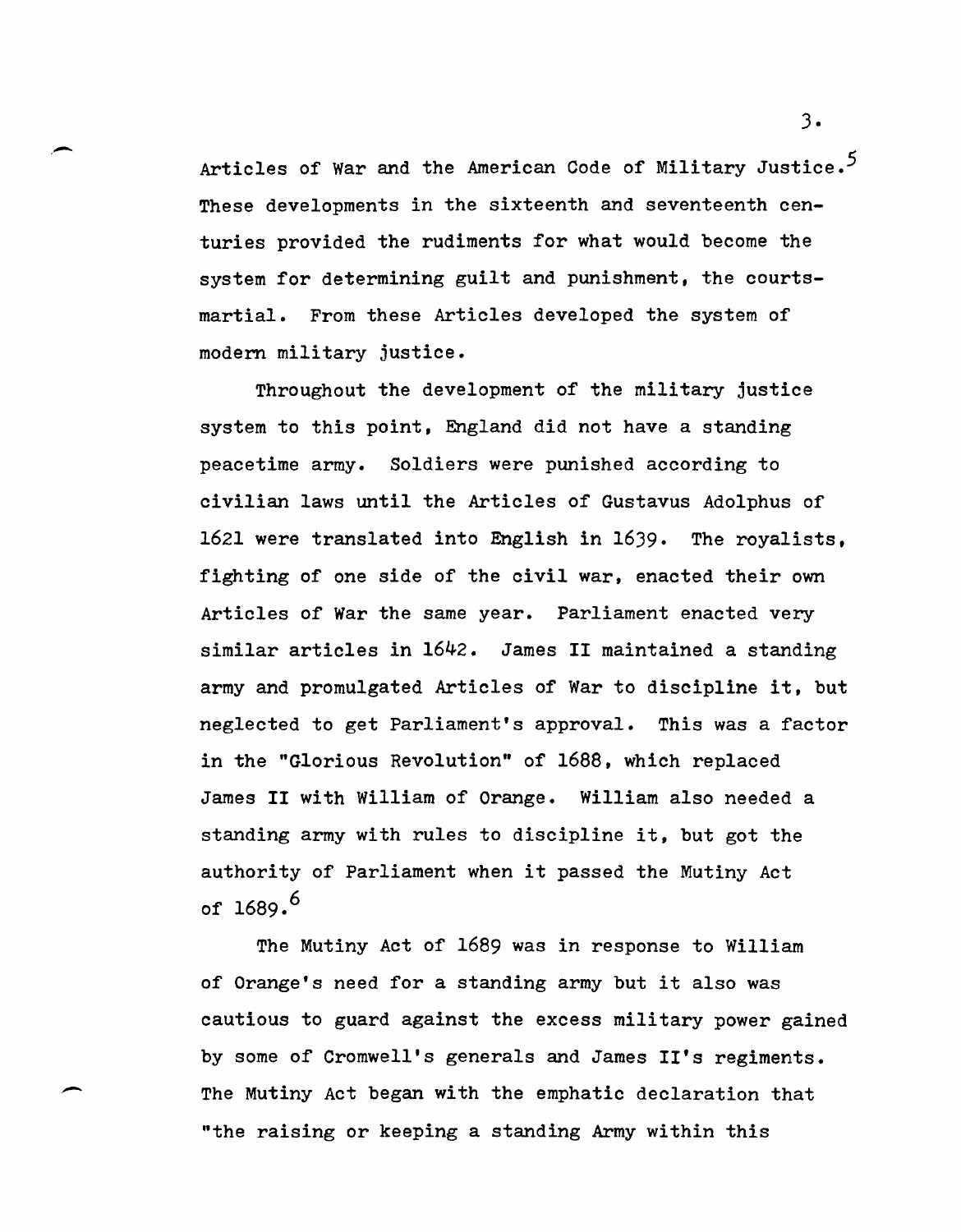Kingdome in time of peace unlesse it be with consent of Parlyament is against Law."<sup>7</sup> However, it was judged to be necessary to have an army because of the political unrest of the country, namely the defense of the Protestant religion. However urgent the need, the Act gave courtsmartial extremely limited jurisdiction. The Act only applied to regular soldiers, not the militia, and the only triable offenses were mutiny, sedition, and desertion. The procedural aspects were few but explicit in their "protection." The courts-martial could not be convened by an officer of lower rank than colonel or have fewer than thirteen members, none below the rank of captain. The court had the authority to put witnesses under oath, but it was not required to do so. Finally, in capital cases the court had to be sworn, and the votes of nine of the thirteen were required for the death sentence.<sup>8</sup> Parliament was determined to keep control of the military and enacted the Mutiny Act for only seven months, to be renewed annually. It was re-enacted annually for more than two hundred and fifty years. In 1718 Parliament granted the authority, with the same reenactment clause, to issue Articles of War, operative within and without the realm, in peace and war.  $9$ 

In the Declaration of Independence, the American colonists expressed dissatisfaction with several aspects of the British system, but justice in particular. The Declaration complained at length about British abuses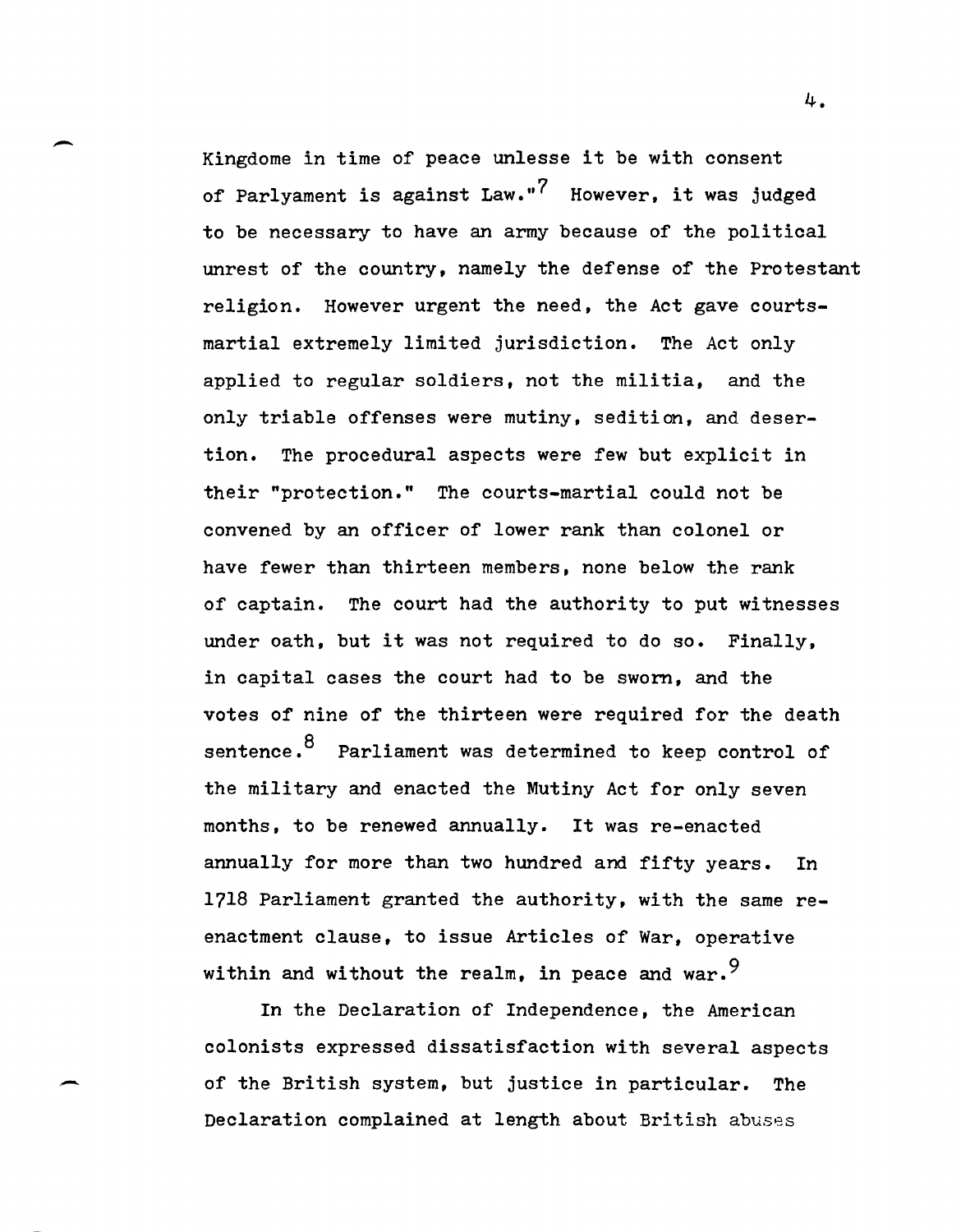of personal rights, but also included the accusation that George III was attempting to "render the military independent of, and superior to, the civil power." $^{10}$ The colonists solved this problem by making the president the commander in chief of the armed forces, and gave Congress the power to raise, finance, and regulate the military forces.

The new nation's first opportunity to draft military regulations came in 1775. The Articles of War were drafted and, as Major General Hugh J. Clausen explains, the first Articles of War in America, "were just virtually a copy of the Articles of War that the British had in 1766 ... We just changed the name of them and very little else. Basically, they were the same... $"^{11}$  When the members of the Second Continental Congress sat down to resolve the conflicts in the social and political system supplied us by the British, they chose to retain almost verbatim the British military ideals. The job of revising the 1775 Articles of War fell to the likes of John Adams, Thomas Jefferson, John Rutledge, James Wilson, and R.R. Livingston.<sup>12</sup> John Adams was especially instrumental in the creation of the original military code of this country. He realized that these "new" regulations were harsh and archaic, but felt that the strict discipline, not the justice, of the armed forces was needed if the new nation were to thrive.<sup>13</sup>

-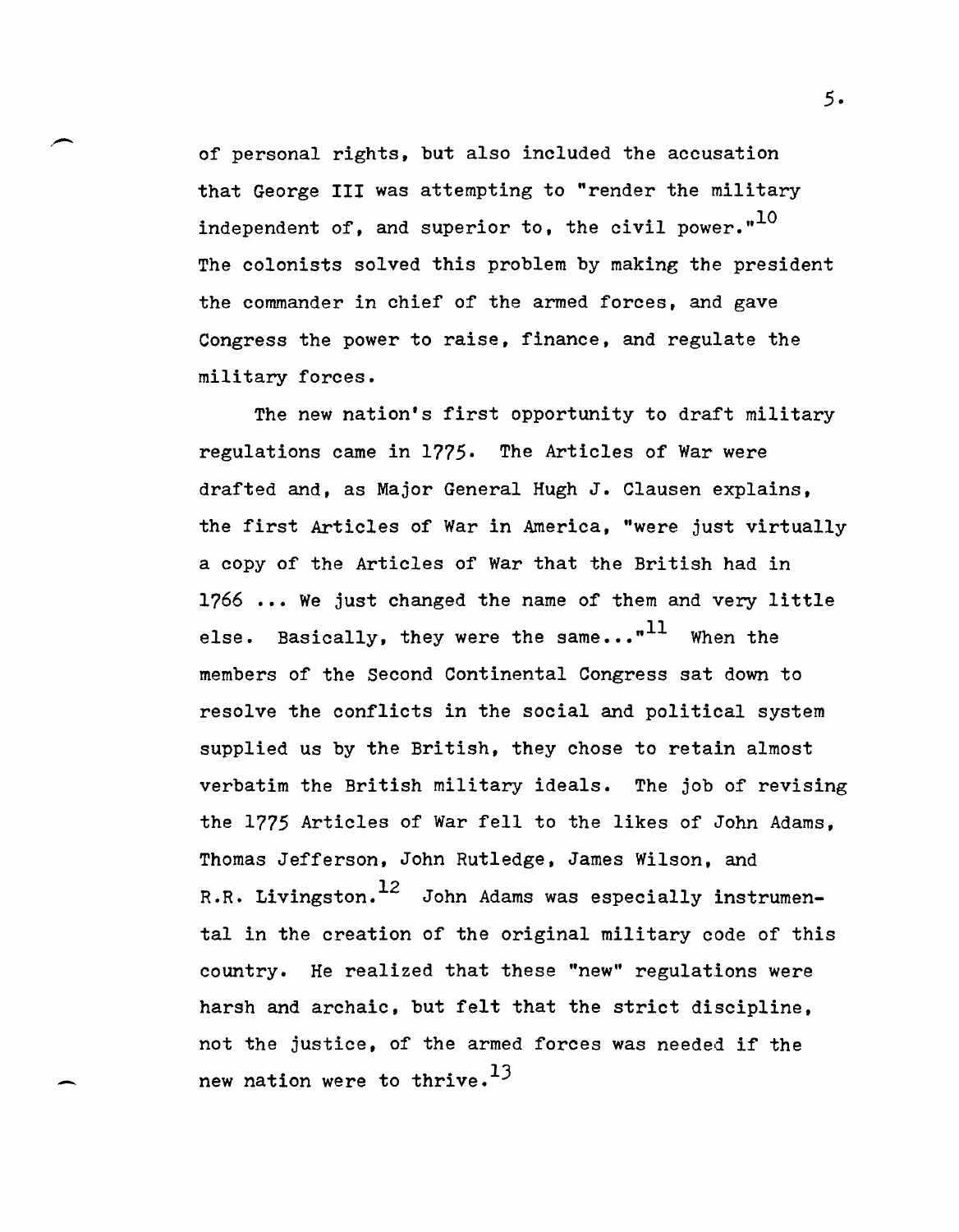When it became apparent that the Articles of Confederation weren't giving the nation what it needed, the drafters of the Constitution called for a new system. There were many arguments about the role of the state militias and the rights of the central government to raise and maintain a standing army. All the states realized, however, that to survive and prosper it was going to be necessary to compromise on some very strong basic beliefs. The compromising process was long and tedious even then, and what was finally hammered out governs our nation even today. The new Constitution provided for a much stronger central government, with the individual states retaining only some of their powers. The sections dealing specifically with the military are very brief and have provided a great deal of flexibility to each president called upon to defend the country. These few sentences are brief, and therefore open to interpretation, which has resulted in the expansion of powers necessary to governing the growing nation. According to Chief Justice Salmon P. Chase, "There is no law for the government of citizens, the armies, or the navy of the United States which is not contained in or derived from the Constitution. $n^{14}$  It would be inappropriate to continue a discussion of the military justice system without quoting in full the ultimately governing authority of that system.

6.

 $\overline{\phantom{0}}$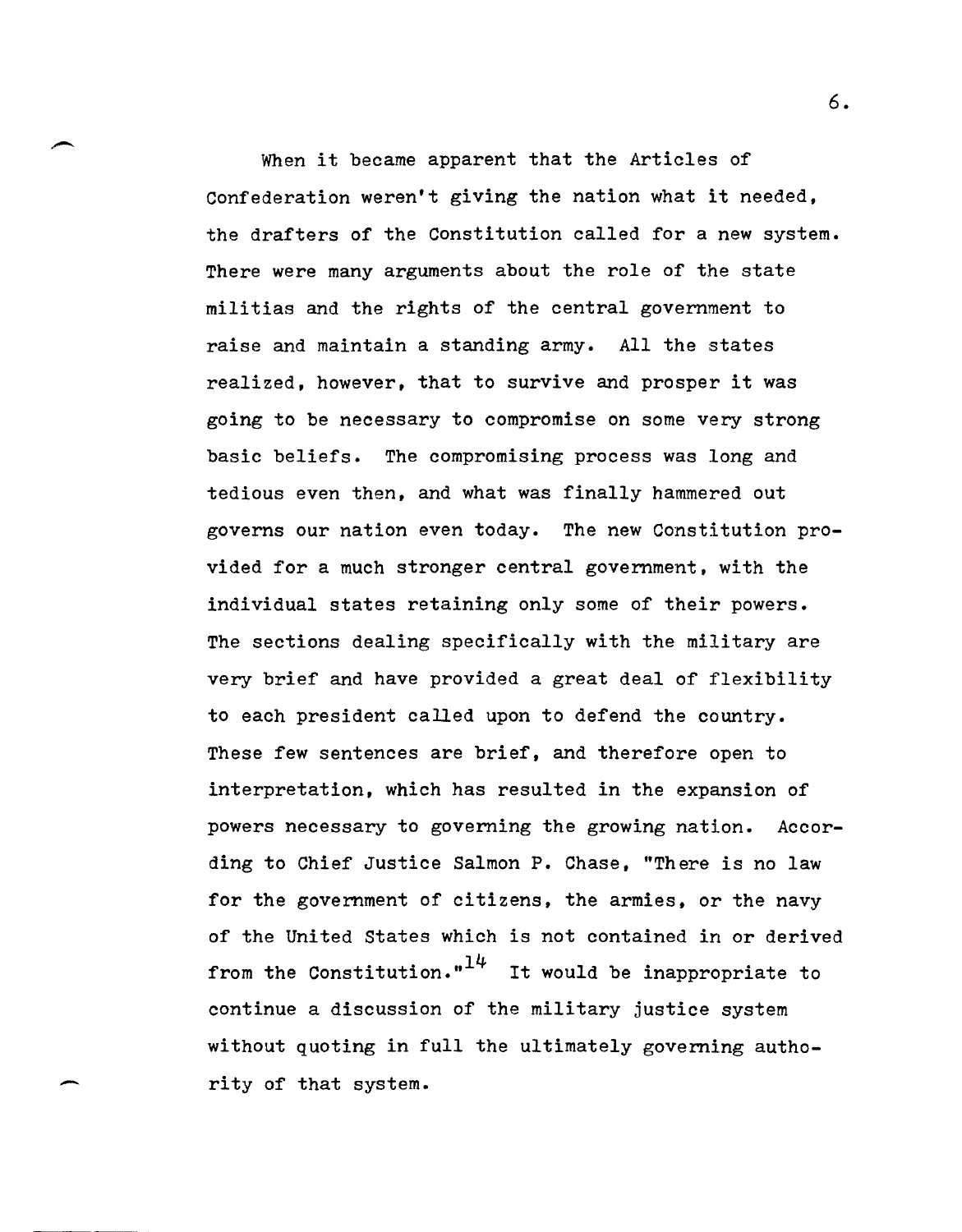"The Congress shall have Power ••• to provide for the common Defence and general Welfare of the United states; ... To declare War, grant Letters of Marque and Reprisal, and make Rules concerning captures on Land and Water; To raise and support Armies, but no Appropriation of Money to that Use shall be for a longer Term than two years; To provide and maintain a Navy; To make Rules for the Government and Regulation of the land and naval Forces; To provide for calling forth the Militia to execute the Laws of the Union, suppress Insurrections and repel Invasions; To provide for organizing, arming, and disciplining the Militia, and for governing such Part of them as may be employed in the Service of the United States, reserving to the States respectively, the Appointment of the Officers, and the Authority of training the Militia according to the discipline prescribed by Congress; ••• And To make all Laws which shall be necessary and proper for carrying into Execution the foregoing Powers, and all other Powers vested by this Constitution in the Government of the United states of in any Department or Officer thereof " (Article I, Section  $8.$ )

"No State shall without the Consent of Congress ••• keep Troops, or Ships of War in time of Peace, ••• or engage in War, unless actually invaded, or in such imminent Danger as will not admit of delay" (Article I, Sec 10.)

"The President shall be Commander in Chief of the Army and Navy of the United States, and of the Militia

-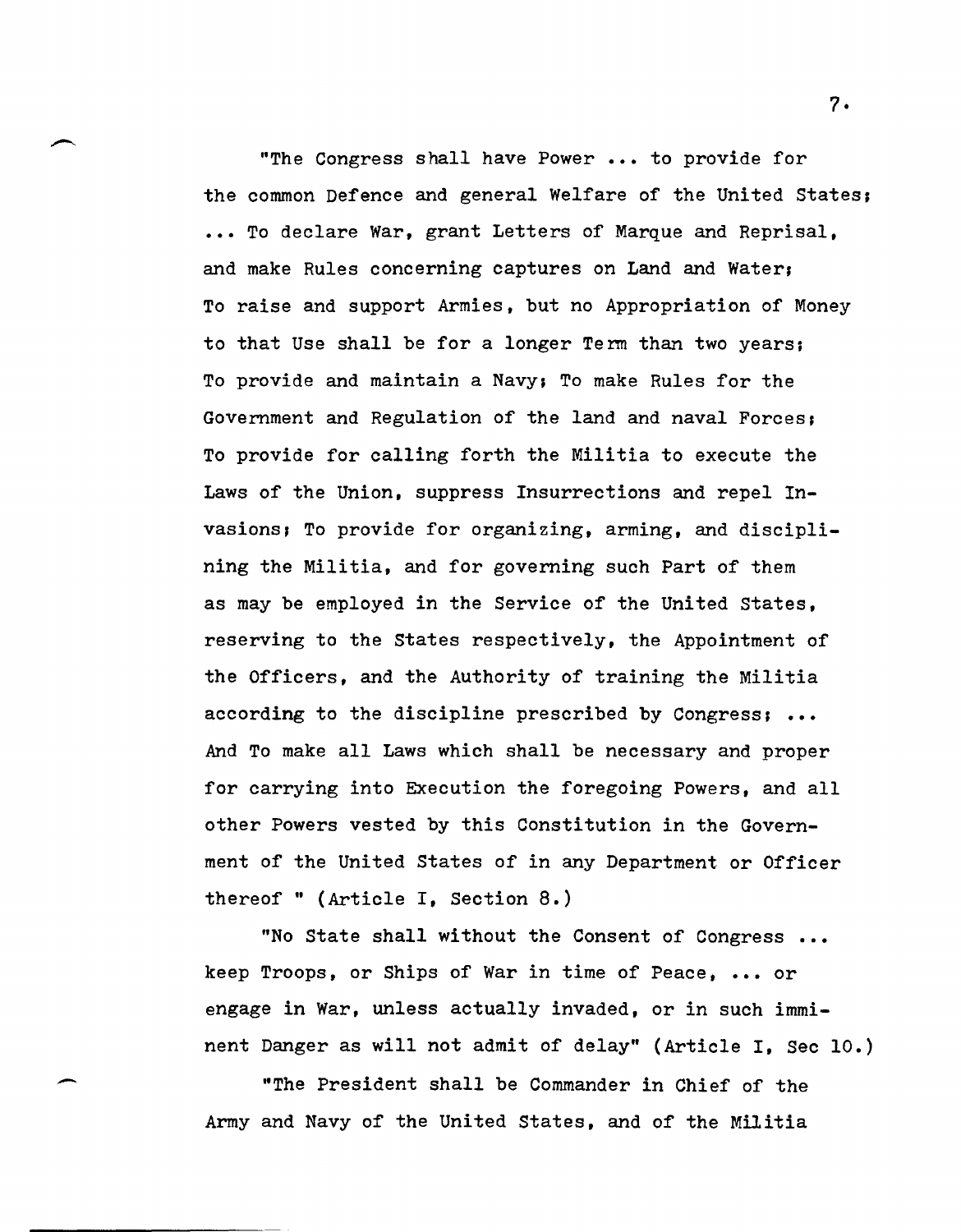of the several states when called into the actual Service of the United States (Art II, Sec 2.) He shall have Power by and with the Advice and Consent of the Senate, •• , to appoint ••• Officers of the United States (Art II, Secs 2,3.) He shall take Care that the Laws be faithfully executed" (Art II, Sec 3.)

The specified power to appoint "Officers of the United States" includes officers of the armed forces. This power gives the President a measure of control over the appointees and, once again, illustrates the subjugation of the military to the civil. The President's responsibility to ensure "that the Laws be faithfully executed," sometimes may require the use of troops, as in the disturbances at Little Rock, Arkansas, in 1957.

Part of the compromise when writing the Constitution involved the Bill of Rights, which was added in 1791. The references to military problems only touch in an indirect and fragmentary way. Since the Bill of Rights are an intricate part of the Consitution, it seems necessary to include those sections. The Second Amendment recites that "A well regulated Militia, being necessary to the security of a free State, the right of the people to keep and bear Arms, shall not be infringed." Today, this Amendment is significant only in that it is the primary argument for a powerful anti-gun-control lobby.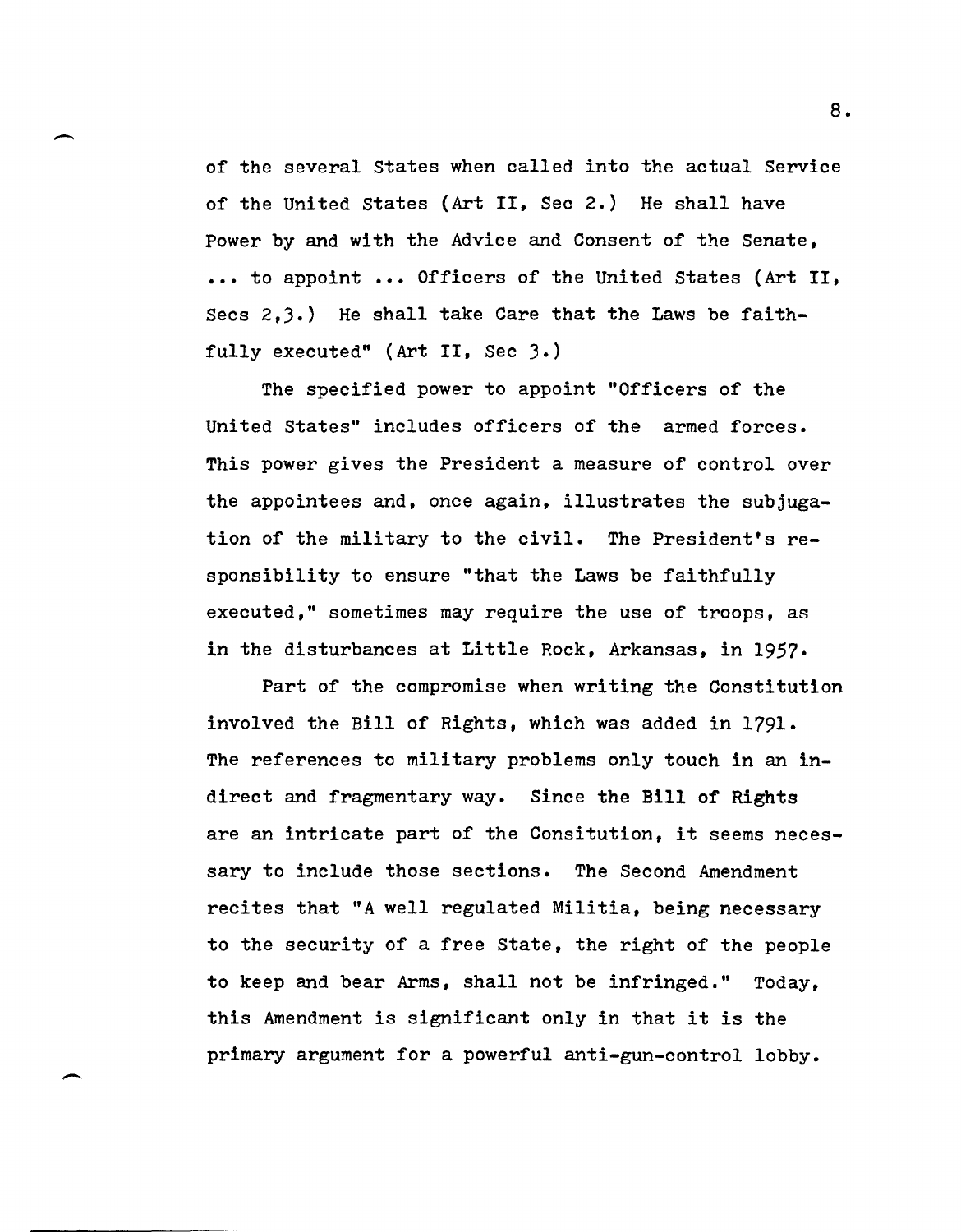The Third Amendment provides that "No Soldier shall, in time of peace be quartered in any house, without the consent of the Owner, nor in time of war, but in a manner prescribed by law." This problem, while critical to the colonists, has not arisen in modern times. The Fifth Amendment excepts from its requirement of grand jury indictment in capital, or otherwise infamous, crime, "cases arising in the land or naval forces, or in the Militia, when in actual service in time of War or public danger." This Amendment, also, has little impact in today's society.

-

,-

Although the provisions in the Constitution are few and short, they did answer some major questions unresolved prior to 1787. The exclusive vesting of the war power in the federal government cemented the fact that the United states would be one nation instead of an alliance or confederation of sovereign states. The dispute in the Continental Congress over the nature of the armed forces was bitter and a deep division in the Congress developed. Some believed that the nature of the land forces should remain as it was during the Revolution, thus allowing Congress to wage war only by calling on the individual states to contribute their militias. Opponents of this idea believed that the only successful solution was to give Congress itself the authority to raise and maintain armies, which meant the power to keep a standing army available for foreign service. The deep rift in the Congress is reflected in the writings in The Federalist papers. The opponents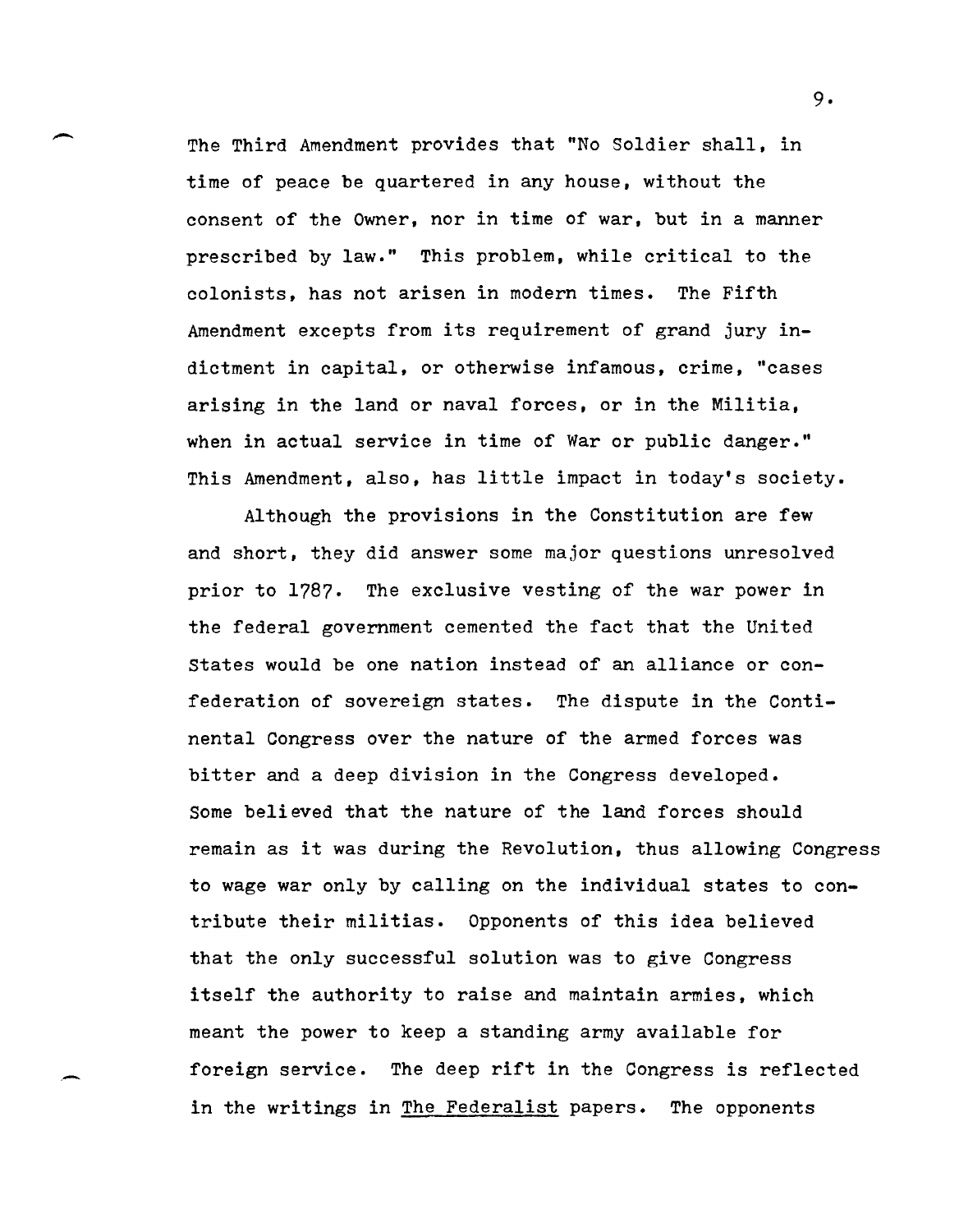of a standing army system, who included Thomas Jefferson and George Mason, based their arguments on ancient and recent history. In this excerpt, James Madison expressed their basic thesis:

 $\overline{\phantom{0}}$ 

-

The liberties of Rome proved the final victim to her military triumphs, and ••• the liberties of Europe, as far as they ever existed, have, with few exceptions, been the price of her military establishments. A standing force, therefore, is a dangerous, at the same time that it may be a necessary provision. On the small scale it has its inconveniences. On an extensive scale its consequences may be fatal. On any scale, it is an object of landable circumspection and precaution.<sup>15</sup>

In the same issue of The Federalist, Madison did not draw the conclusion that a standing army was so great a danger that the Constitution ought to prohibit it or drastically reduce its size. He summed up his personal beliefs by stating: "If a federal constitution could chain the ambition, or set bounds to the exertions of all other nations, then indeed might it prudently chain the discretion of its own government, and set bounds to the exertions of its own safety."<sup>16</sup>

with such strong arguments, for and against a standing army by the founders of the nation, it is a wonder that things were resolved in such a way that makes the arguments timeless even today. Alexander Hamilton, even more vehement about Congress' right to maintain a standing army,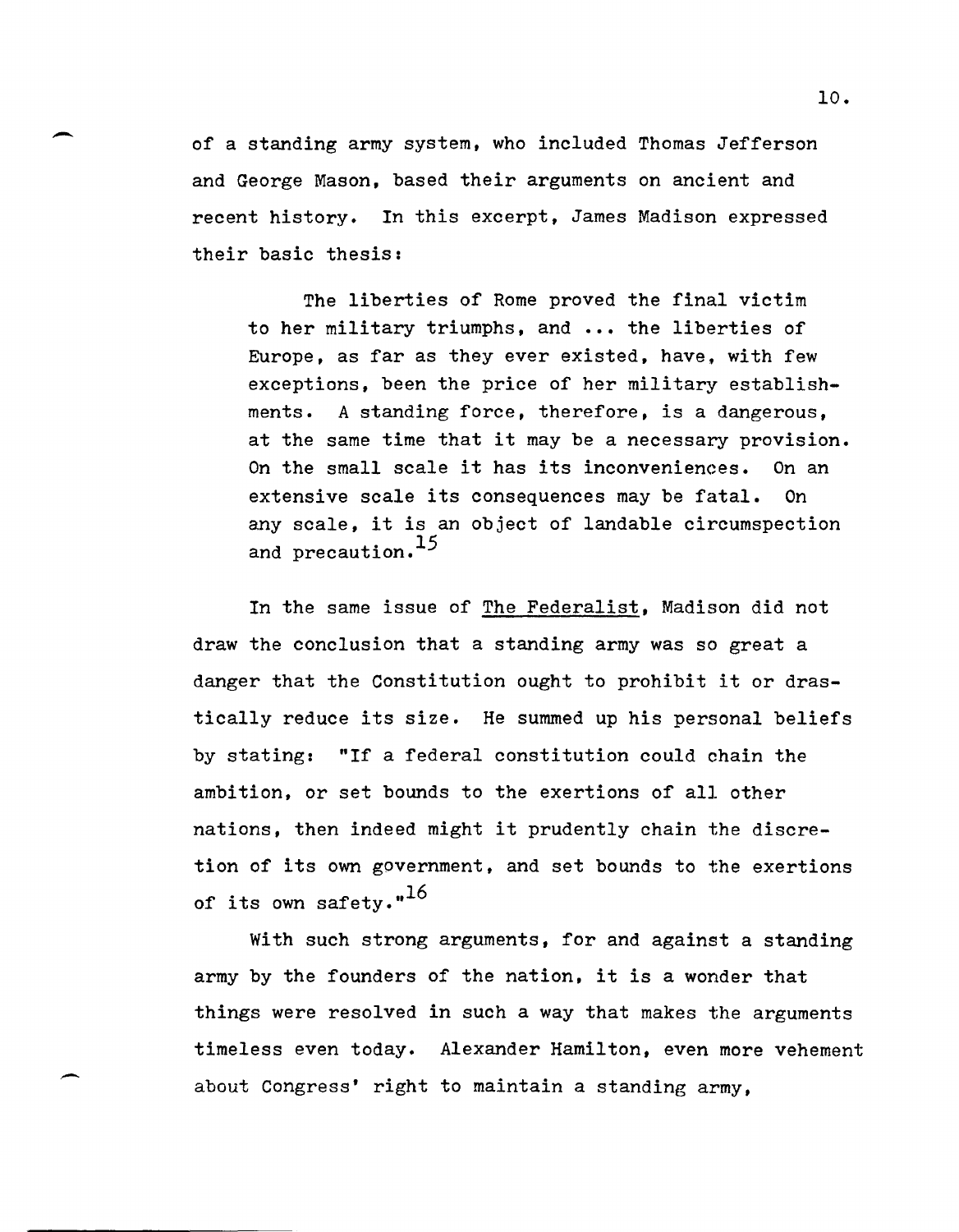James Madison, and other proponents of the stronger federal government role prevailed. The framers did, however, borrow a device from the British for keeping control of the armed forces. They specified that no appropriation for the Army should last longer than two years. Thus, in theory anyway, the size and existence of the standing army depends on affirmative action by each successive Congress of the United states.

-

-

The other main issue, militarily speaking, was that of the role of the state militias. This was decided more by history than anything specific in the Constitution. The Constitution only left Congress the option of calling on the militia. "to execute the Laws of the Union, suppress Insurrection and repel Invasion." The militia has played a very small part in American military operations since the Revolution. This fact upset Alexander Hamilton and George Washington not at all. Hamilton said, in The Federalist, No. 25, referring to the state militias as the nation's only standing army, "This doctrine, in substance, had like to have lost us our independence." Washington was ever more blunt when he said, "If I was called upon to declare upon Oath, whether the Militia have been most serviceable or hurtful upon the whole; I should subscribe to the latter." $^{17}$ The role of the militias has, as previously stated, been limited ever since. The President and Congress supplemented the regular army with volunteers during the Mexican, Civil, and Spanish Wars. Since 1916 the state militias have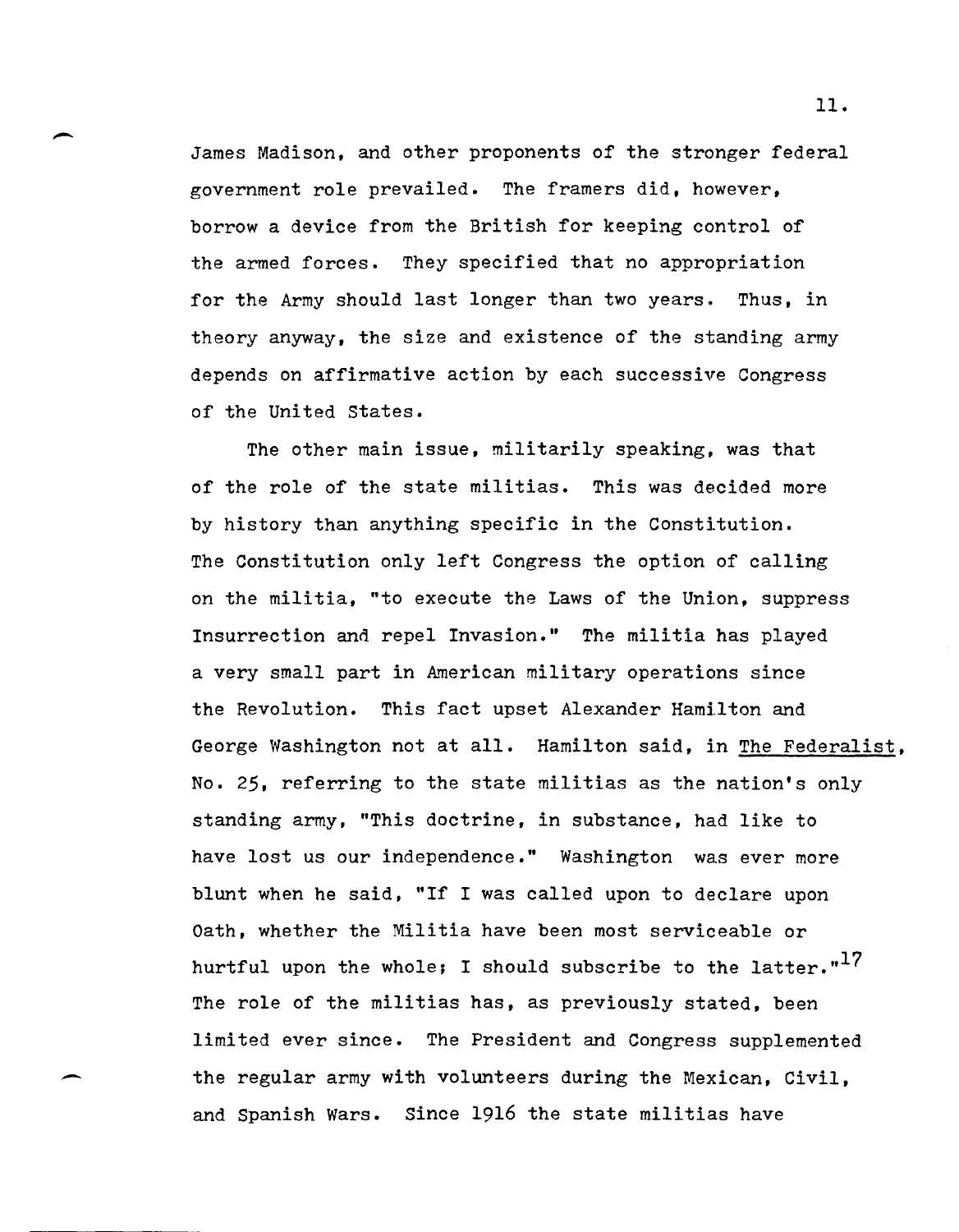acquired a dual status, that of state National Guards and "federally recognized" National Guards of the United states. The latter membership makes them a part of the organized reserve.

Thus military codes developed from the Constitution, and remained relatively unchanged for several decades thereafter. Revisions were made periodically, each time granting a few administrative steps forward. It was World War II that pushed Congress to make major revisions. World War II involved close to 11 million men in the United states Army alone. Of this number, 80,000 were convicted by general courts-martial and thousands more by' special and summary courts. Most of these soldiers were drafted into military service and their large numbers guaranteed that Congress would be interested in their views, especially after they returned to civilian life. Not only did the returning servicemen carry considerable weight with Congress, but their friends and relatives would undoubtedly be influenced by their experiences. This large majority of the nation's population could force Congress to make some much needed changes.

As the war progressed, abuses were freely reported and complaints about the military justice system abounded. In 1943 President Franklin D. Roosevelt was called upon to review so many court-martial cases that he had to appoint a special counsel to advise him on these matters. The army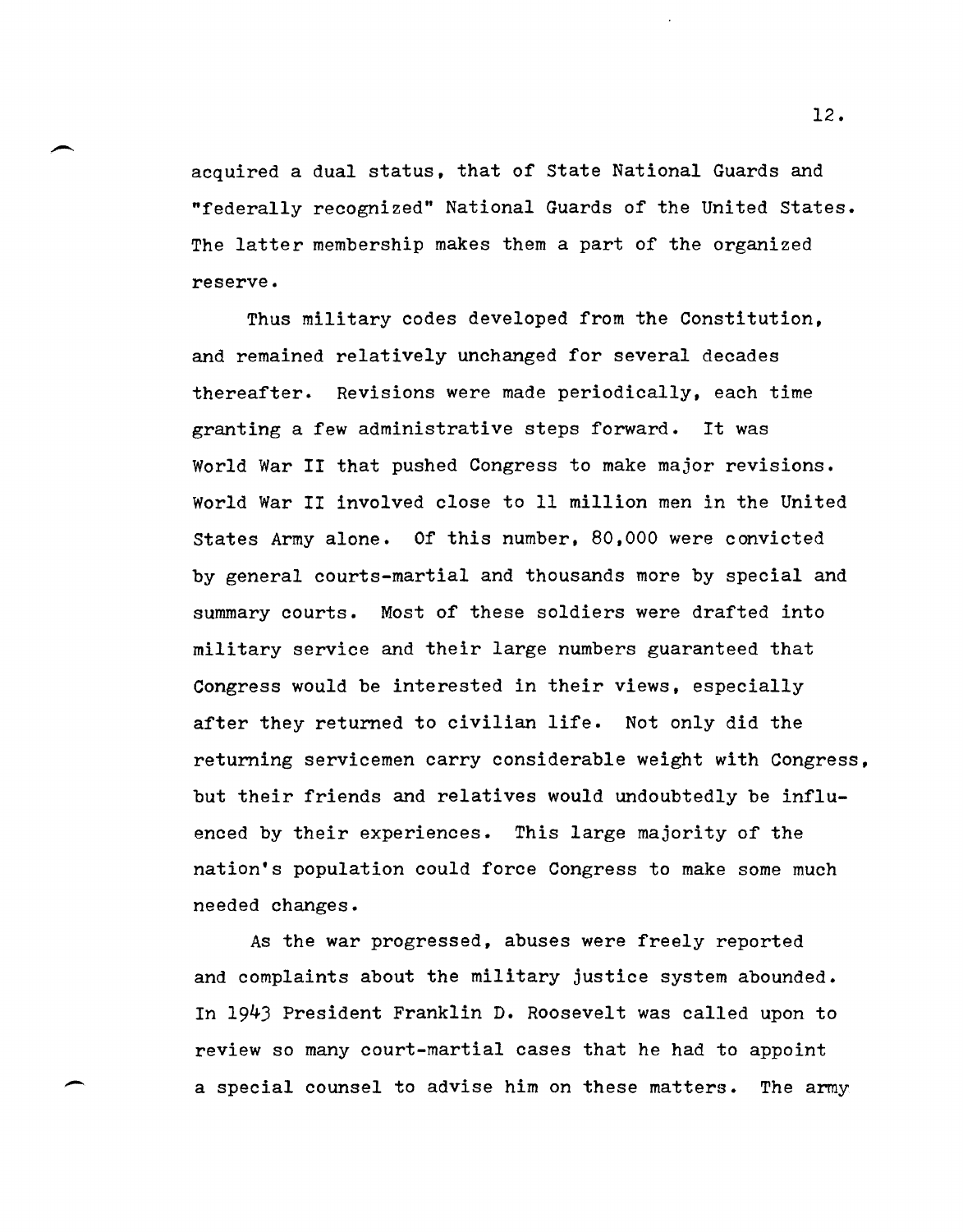set up special clemency boards to review thousands of sentences given to general court-martial prisoners. In  $1944$  the army announced that it would review 27,500 decisions handed down during the stress of war (85% of these were eventually reduced or dismissed.) These measures, taken during the war, were temporary and convenient and, therefore, did little to diminish concern in Congress over the principles that produced these conflicts in the system. $^{18}$ Members of Congress were being swamped with complaints from such influential groups as the American Legion, the AVC, the Amvets, and the VFW, as well as the American public. All were clamoring for a change in the system. The major defects alleged were nonuniform punishments, abuses of command influence, discrimination between enlisted men and officers, the use of unqualified defense counsel, and inadequate appellate procedures.

In *1944* and 1945, the War Department sent a representative to the actual theaters of operation to study military justice in the field. In 1946 an Advisory Committee on Military Justice was appointed by the Secretary of War. After nine months of study and hearings all over the country, the War Department was prepared to support changes in the system. Other studies were being conducted at the same time, so no action was taken until 1948. In January of that year, the Armed Services Committee of the House of Representatives reported a bill to amend the Articles of War and improve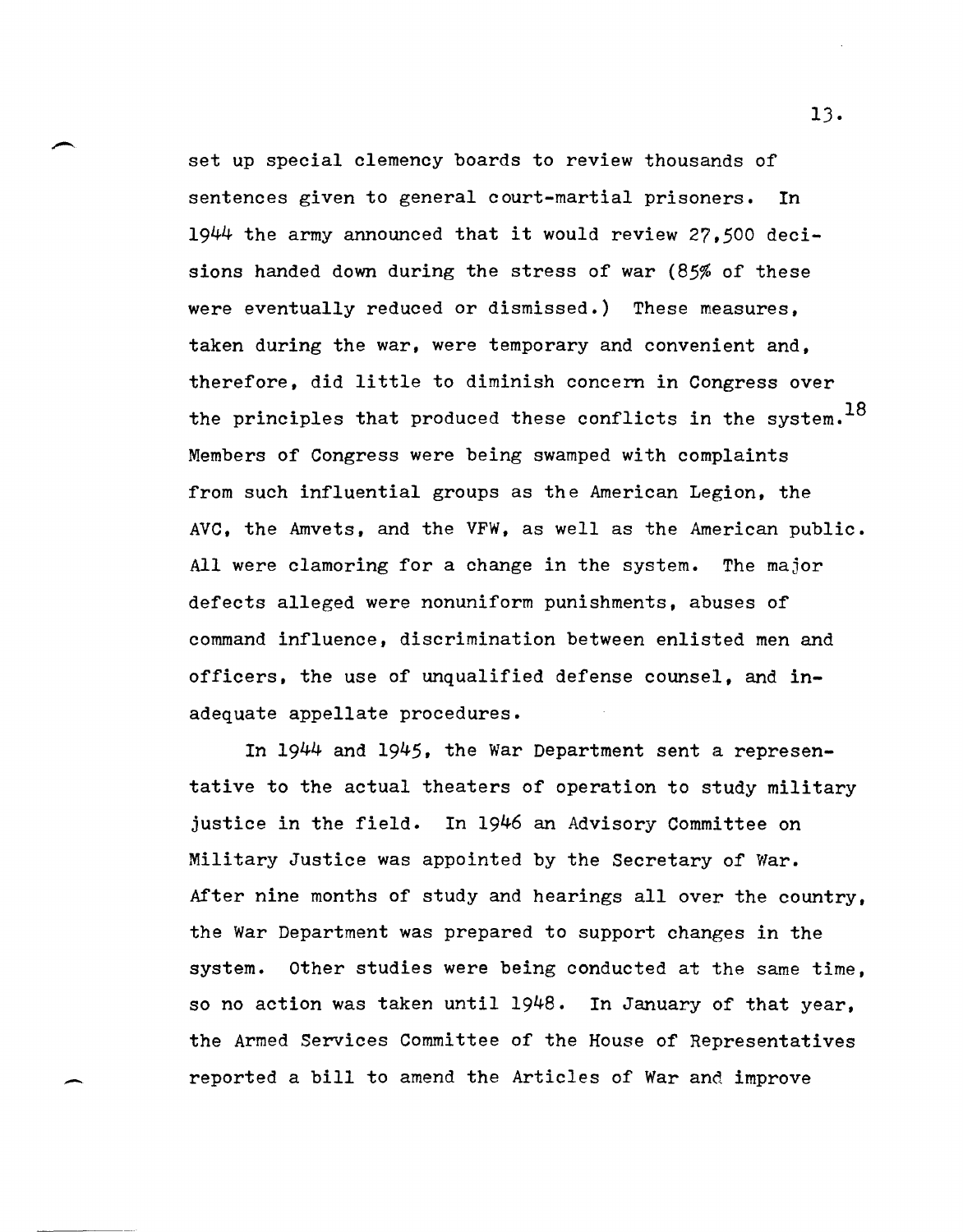the military justice system. The amended bill passed the House the same year. Upon passage, the bill was sent to the Senate Armed Services Committee where it stalled for over four months. As a result of this inaction, the bill was attached, verbatim, to the Selective Service Act of 1948. It passed on the strength of the feelings in the Senate for reform. Because of arguments raised by the chairman of the Senate Armed Services Committee regarding the propriety of attaching the bill to the Selective Service Act, a commission was appointed to study the matter of the desirability of a code of military justice to cover all the armed services. $^{19}$  This study commission eventually produced the Uniform Code of Military Justice (UCMJ). The military services have operated under this act, and its amended form, the Military Justice Act of 1968, since the UCMJ went into effect in mid-1951. The effect of this enactment was to nullify the Articles of War and the codes of the navy and air force. The UCMJ is, therefore, the Constitutional law of all the armed forces.

By previous standards, the 1951 Uniform Code of Military Justice was a giant leap forward. It defines, more clearly than previous codes, the military crimes and prescribes many of the rules of procedure which govern military courtsmartial and appeals, as well as nonjudicial punishment. It includes civil-type crimes, such as murder and larceny, and strictly military crimes, such as desertion and disobedience.

-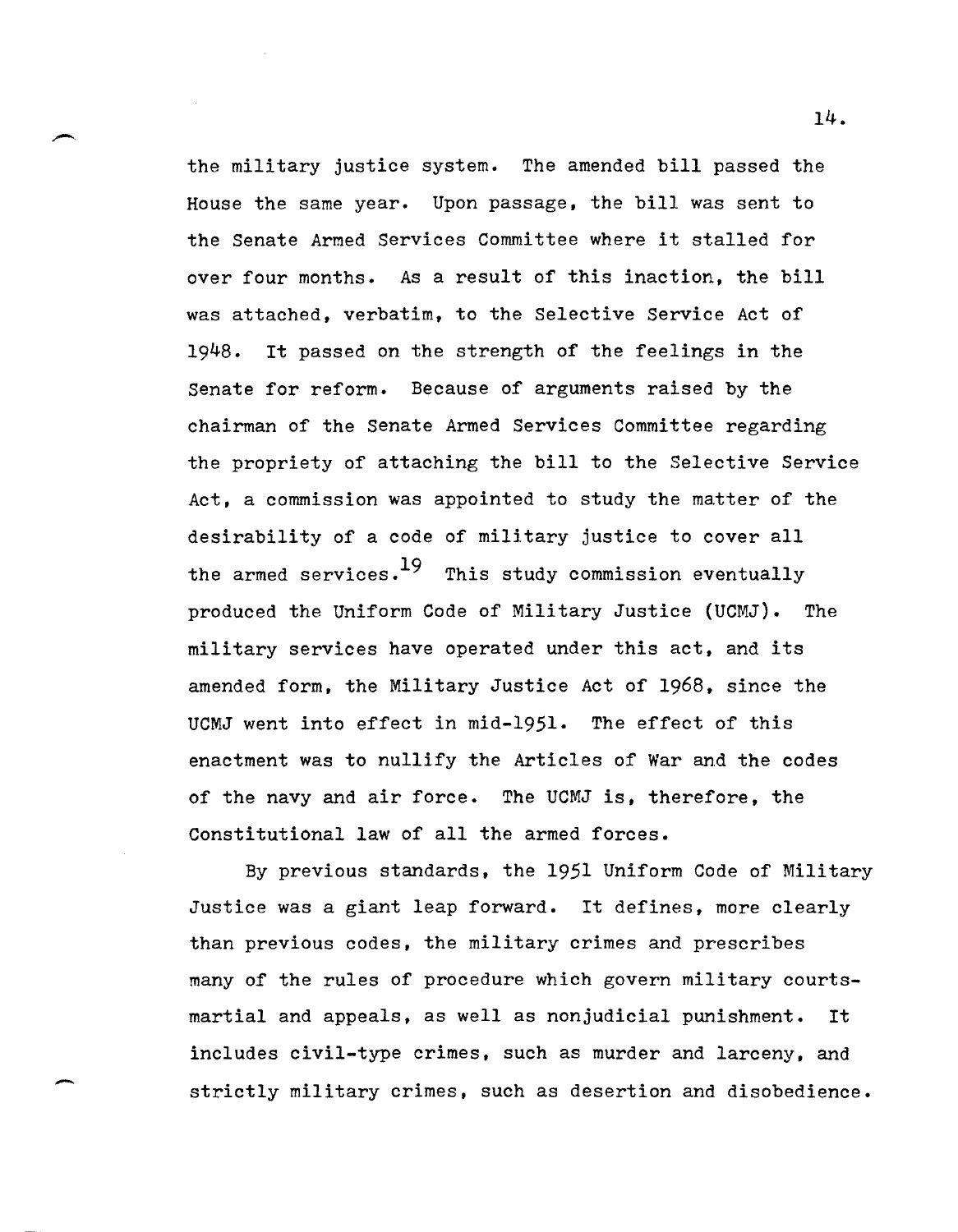The UCMJ is not supposed to be in conflict with the Constitution, such as the Bill of Rights, and the courts have held that basic constitutional rights are enforceable in the military. Some provisions do conflict with the Constitution and are therefore, technically, invalid. The courts weigh heavily, if not always explicitly, the concept of "military necessity." This concept causes the court to allow a dilution, although not an entire removal, of constitutional rights. The armed forces are prohibited from subjecting a soldier to "cruel and unusual punishment" or from depriving him of a "fair trial," or from subjecting him to unreasonable searches and seizures. The standards which are used to judge what is "fair" or "unreasonable" are not the same standards as those used in civilian courts, however. They are standards determined by the military authorities. For example, in civiian life, the police don't have the right to "inspect" your home or "inventory" your belongings after an arrest having nothing to do with the belongings. But "military necessity" is used to justify these infringements in the military. Although recent decisions have expanded the soldier's right to privacy in some situations, the military courts have found that because of the need to maintain the "health, safety, and morale" of many men living in close quarters, the Fourth Amendment guarantee against unreasonable searches and seizures has not been violated where "inspections" and "inventories" have turned up incriminating evidence.<sup>20</sup>

-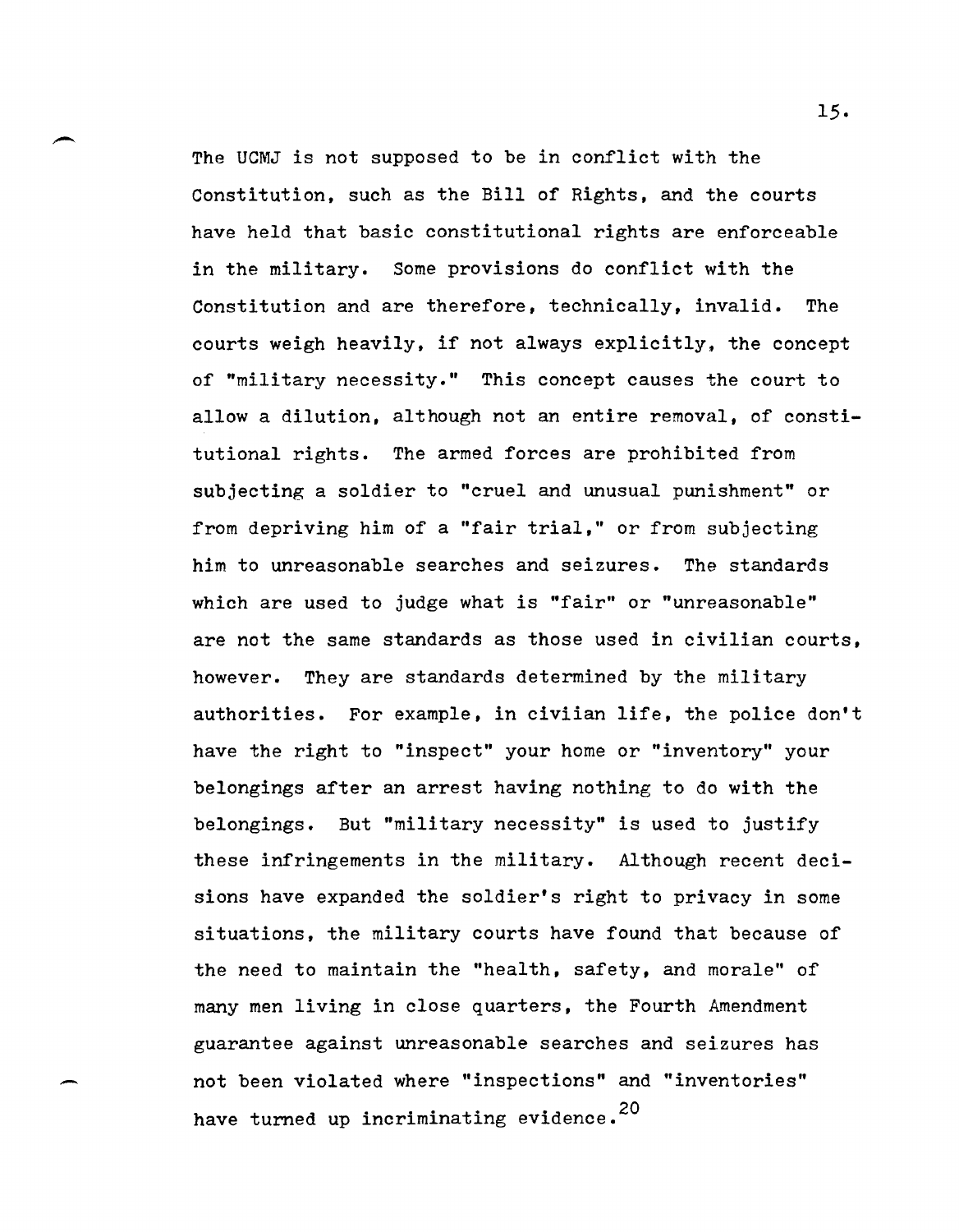Article 15 of the UCMJ authorizes a commanding officer to impose nonjudicial punishment upon any member of his command for minor offenses. Article 15 is the most frequently used disciplinary device in all the armed services. It is not a criminal conviction, however, and does not have any negative influence when returning to civilian life. An Article 15 hearing can be refused and, by that, the soldier agrees to face a court-martial. This type of disciplinary action can be imposed only for acts or omissions that are offenses against the UCMJ. This type of proceeding has traditionally been used discriminatorily on those that somehow offended their commander because it is a relatively informal hearing. The punishments that may be imposed under Article 15 are the least severe of all disciplinary proceedings. They include: confinement on bread and water or diminished rations for those assigned to a vessel, correctional custody for not more than seven days, forfeiture of not more than seven days' pay, reduction to the next inferior pay grade, extra duties for not more than 14 days, restriction to certain specified limits (with or without suspension from duty) for not more than 14 days, and detention of not more than 14 days' pay. These punishments can be increased by a commanding officer of field grade, a much higher rank than normally conducts an Article 15 proceeding. In some instances, field grade Article 15 punishments are greater than those imposable by a summary court.  $21$ 

16.

 $\overline{\phantom{a}}$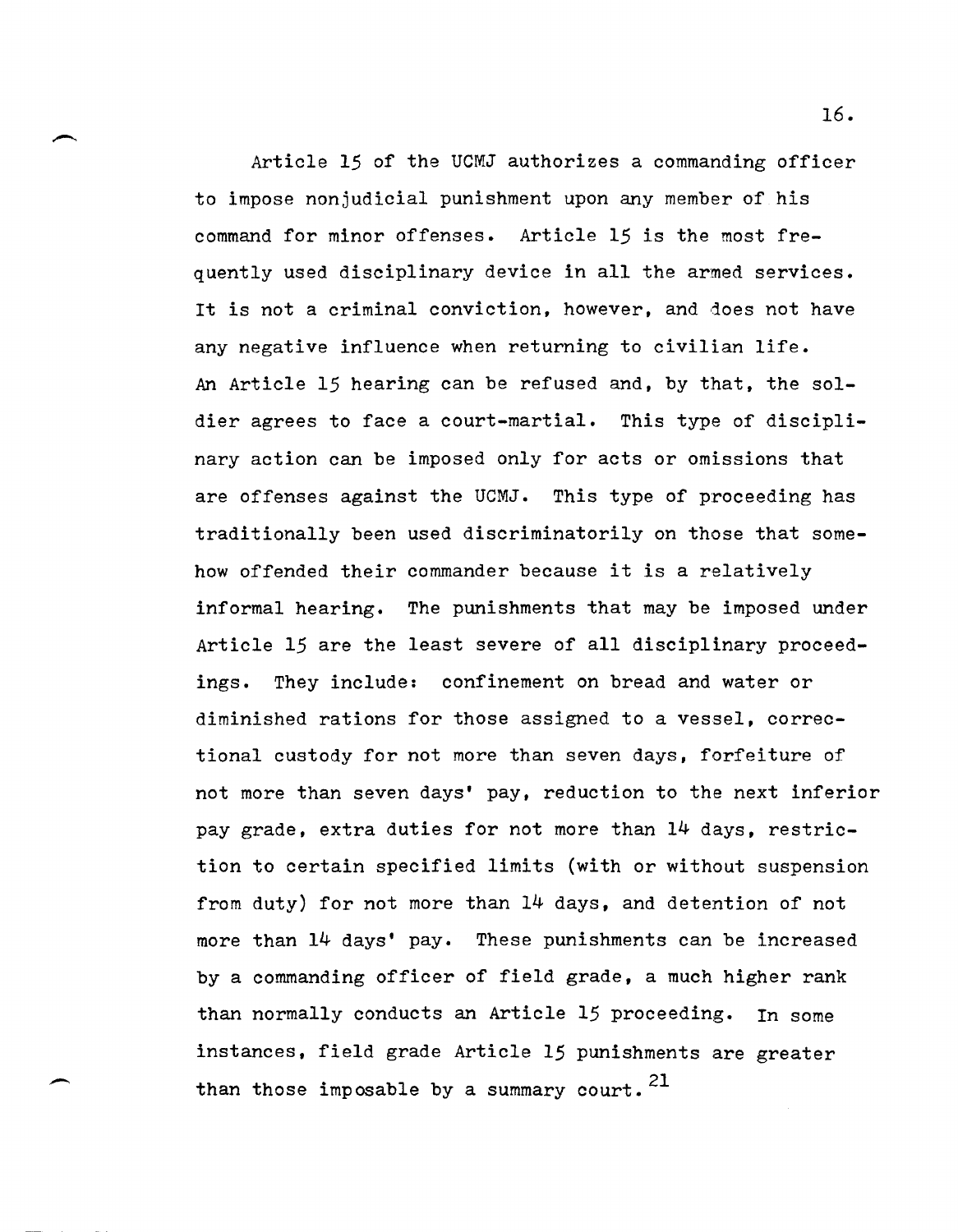The UCMJ also provides for three types of military trial courts: the summary court-martial, the special courtmartial, and the general court-martial. All military courts-martial are ad hoc courts,that is, they are appointed only for a limited time. The courts-martial are appointed by the commander, called the "convening authority", and hear only those cases referred specifically to them by the commander for trial. The convening authority of a summary court-martial is usually a company- or battalion-grade officer. The summary court-martial is rather like a kangaroo court. The summary court-martial officer serves as judge, jury, prosecutor, defense counsel, and court reporter. A soldier does not have to accept a summary court-martial. However, if he refuses a summary court-martial, he runs the risk of an increased sentence if convicted in a special court-martial. The most a summary court-martial can impose is one month's confinement, two months' restriction, hard labor for forty-five days, forfeiture of two-thirds of a month's pay, and reduction in grade.  $22$ 

If the soldier faces a special court-martial, he gets the added benefit of an appointed military lawyer, free of charge. for his defense. The special court-martial also consists of a military judge, a court of three or more officers (which can be waived and the case heard by a judge alone), and getting a verbatim transcript of the trial if sentenced to a Bad Conduct Discharge. There is also the option of having one-third of the officer court-members

-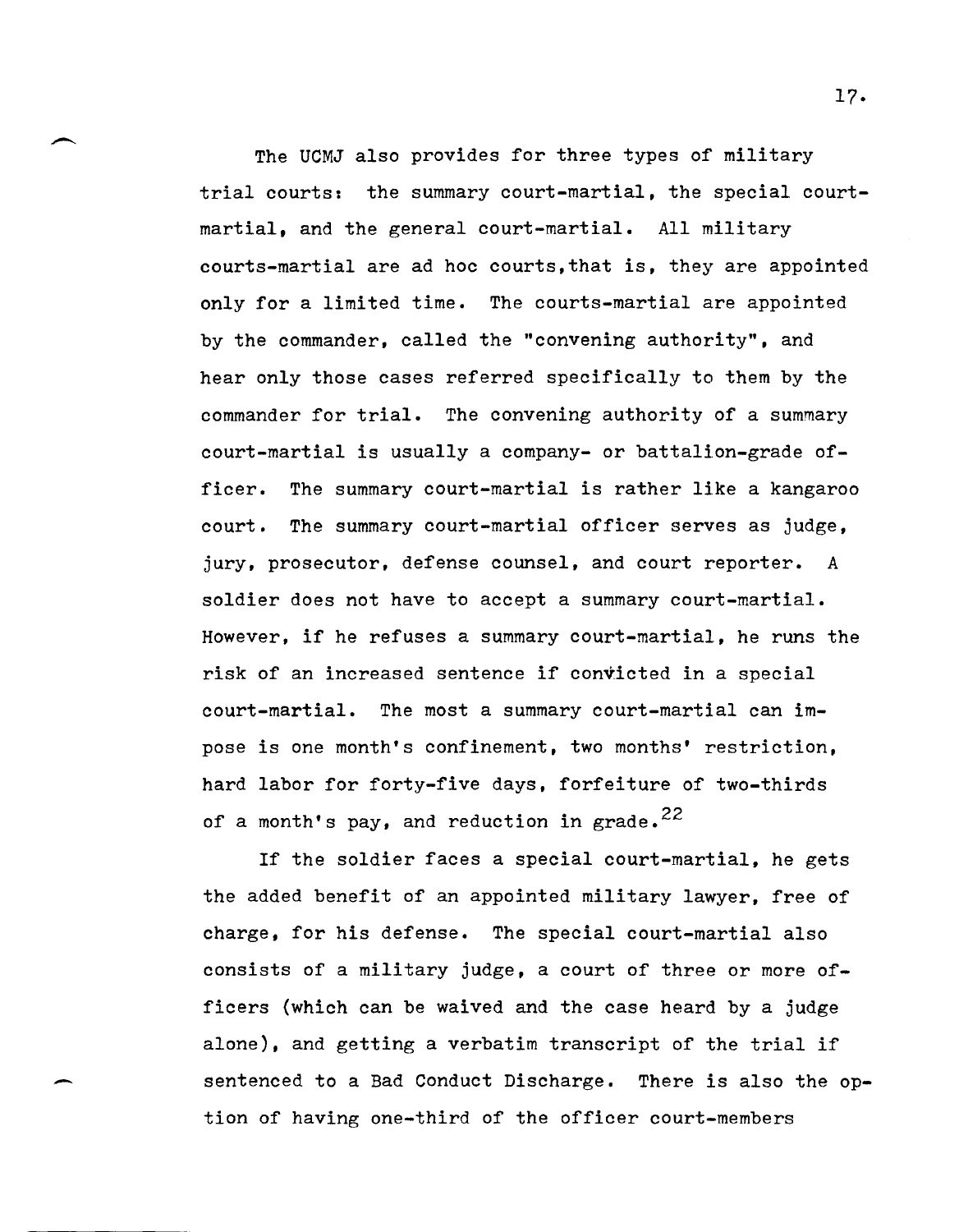replaced by enlisted personnel. This has traditionally been a rather rare occurrence since the convening authority selects members of the court. On the other hand, there are several cases where convening authorities allowed all officer court-members to be replaced. The major disadvantage to the special court-martial is the potential sentence imposed. The special court can impose punishment of six months' imprisonment, forfeiture of two-thirds pay per month for six months, reduction to the lowest enlisted grade, and if a military judge and court reporter are detailed to the trial, a bad conduct discharge.  $23$ 

The general court-martial offers little advantage over the special court. It consists of at least five officers, one-third of which can be replaced by enlisted personnel, or the entire court may by waived in favor of trial by military judge alone. The punishment a soldier can be sentenced to range from dishonorable discharge to death for certain offenses. Before trial in front of a general court, the convening authority appoints an investigative officer to make a thorough preliminary investigation and recommendations. The commander can freely accept or reject these recommendations.  $24$ 

Up until now we have spoken of two of the five possible discharges. Technically, there are five types of discharges the armed services grant to outgoing enlisted men: (1) Honorable. (2) General; (3) Undesirable; (4) Bad Conduct; and (5) Dishonorable.<sup>25</sup> Both Honorable and General discharges

1&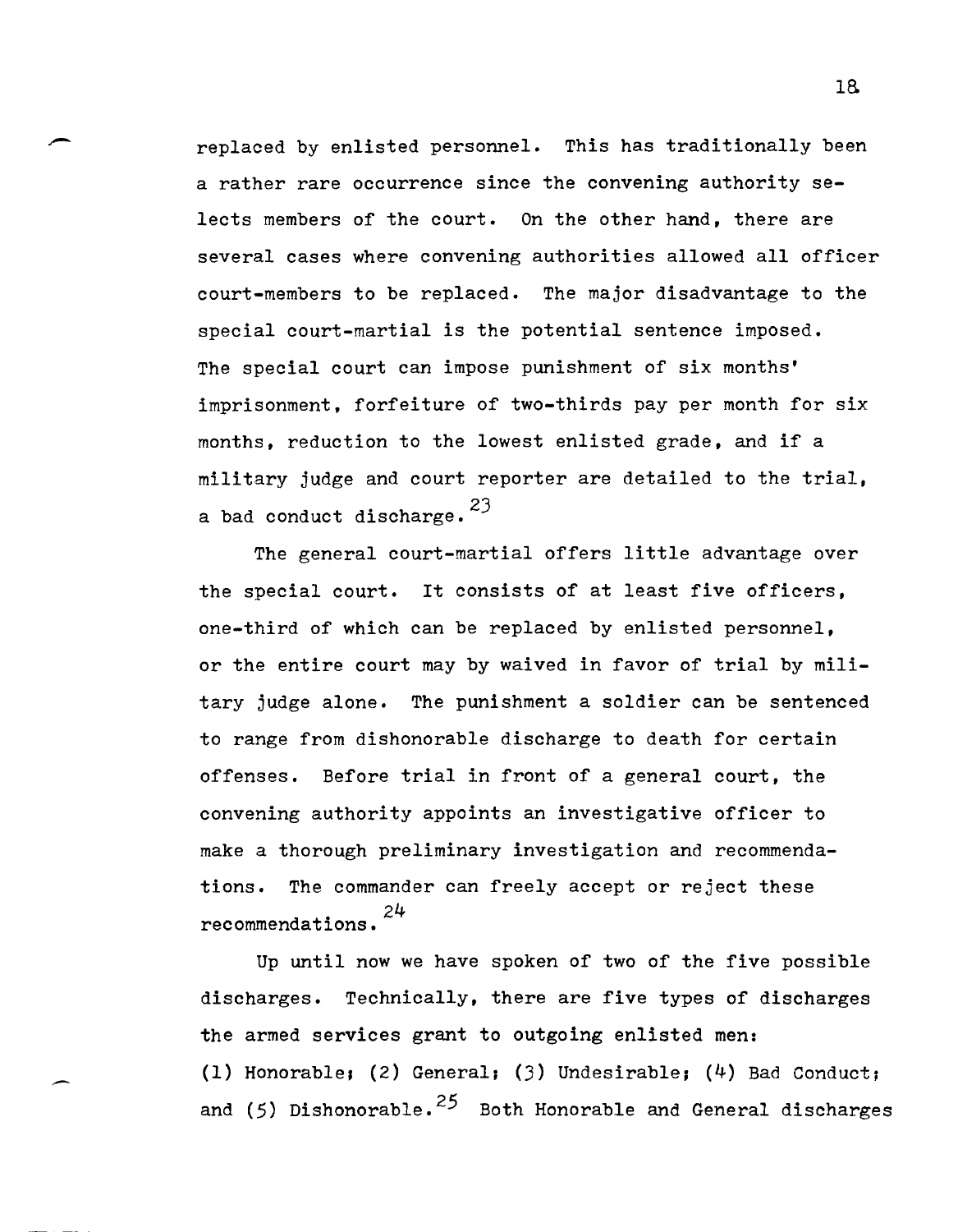are granted "under honorable conditions." Over 90 percent of the discharges every year are honorable, that is, the soldier has performed "proficiently" and has nothing more than one or two minor violations on his record. The military grants a General discharge if the record is not sufficiently meritorious to receive an Honorable discharge but is also not bad enough to warrant a discharge under "less than honorable conditions." A General discharge is honorable in the general sense but not in the strict sense. Soldiers receiving a General discharge have no opportunity to contest, appeal, or answer whatever charges were made privately against them.<sup>26</sup>

The Undesirable discharge is, like the Honorable and General, administrative in nature. Like Bad Conduct and Dishonorable discharges, however, it carries heavy penalties in civilian life. It is given most often for drug abuse, frequent acts of misconduct, homosexual acts, and conviction by civil authorities of an offense involving "moral turpitude" or imprisonment for more than one year. Undesirable discharges are imposed without the formal protections of court-martial. These are just as damaging, sometimes more so, than Bad Conduct and Dishonorables because they suggest to the public a personality problem.27

Bad Conduct and Dishonorable discharges are much less common, never amounting to more than 1 percent of all discharges. Dishonorables may only be imposed by general court-martial and are the most severe a soldier can receive.

-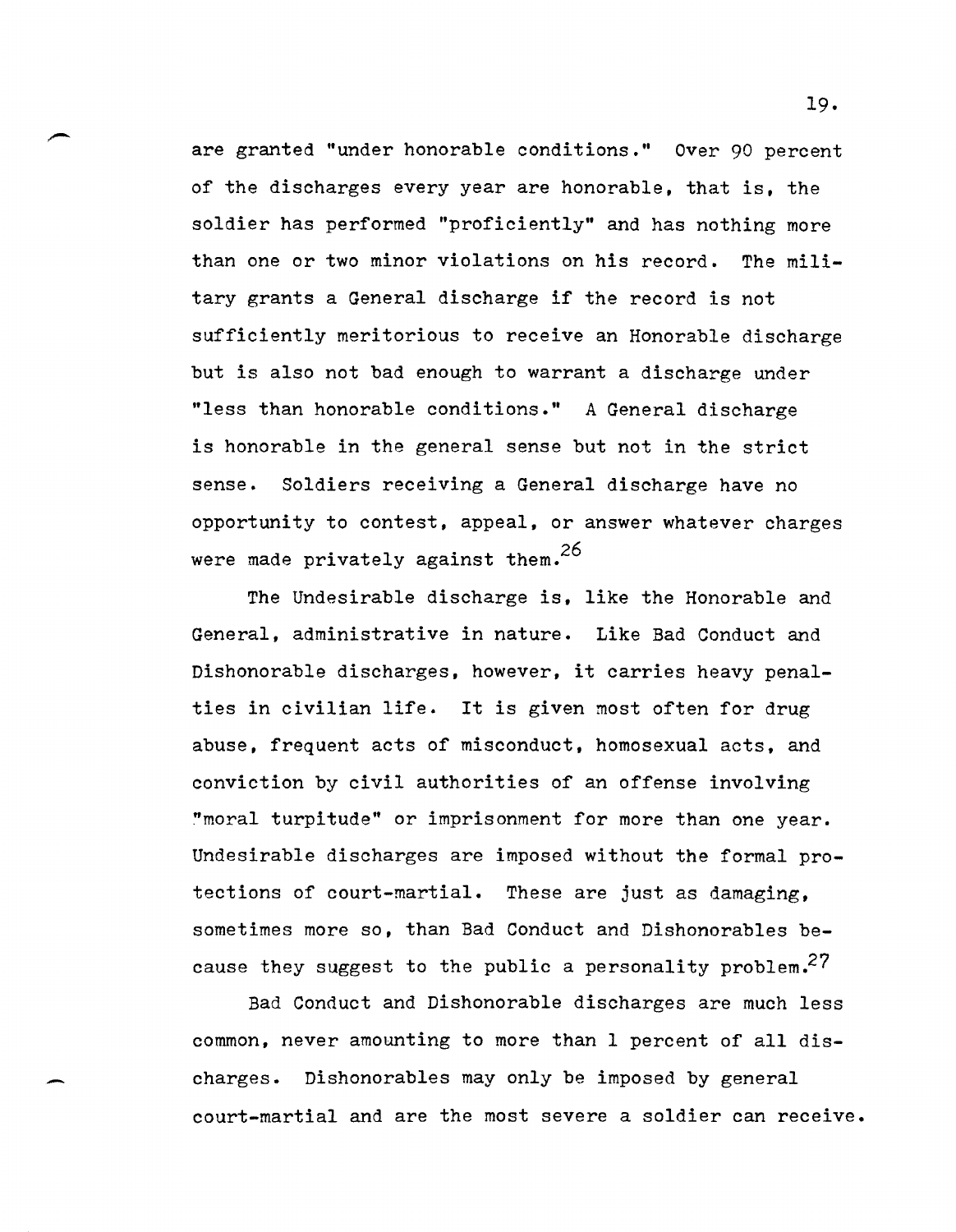These are rarely imposed and then only in the most serious cases, such as murder, violent assaults, and extensive dealing in hard drugs. Bad Conduct discharges are more frequent, and are imposed not only by general court-martial, but also by special court-martial.<sup>28</sup>

Subsequent to trial by a court-martial, the verdict is submitted for review to the office of the convening authority who then refers it to the staff judge advocate. A written opinion by the staff judge advocate is returned to the convening authority for his consideration. If the commander feels that additional work needs to be done by the general court that forwarded the verdict, he calls for "reconsideration and revision" and "rehearings" by that court. The commander is restricted to approving the verdict of guilty and the sentence. If he approves the sentence, he indicates his approval for the findings of fact and the verdict. He then submits the entire record to the judge advocate general for review. If the sentence involved included a bad conduct discharge, a dishonorable discharge, or confinement for more than one year, it is reviewed by the intermediate appellate court, the Court of Military Review (COMR).<sup>29</sup> A COMR has the authority to dismiss charges and it is therefore vital that a convicted defendant have adequate representation by counsel. Appeal from this court lies with the Court of Military Appeals (CoMA). CoMa is required to review all cases in which the death sentence has been approved by the Court of Military Review,

-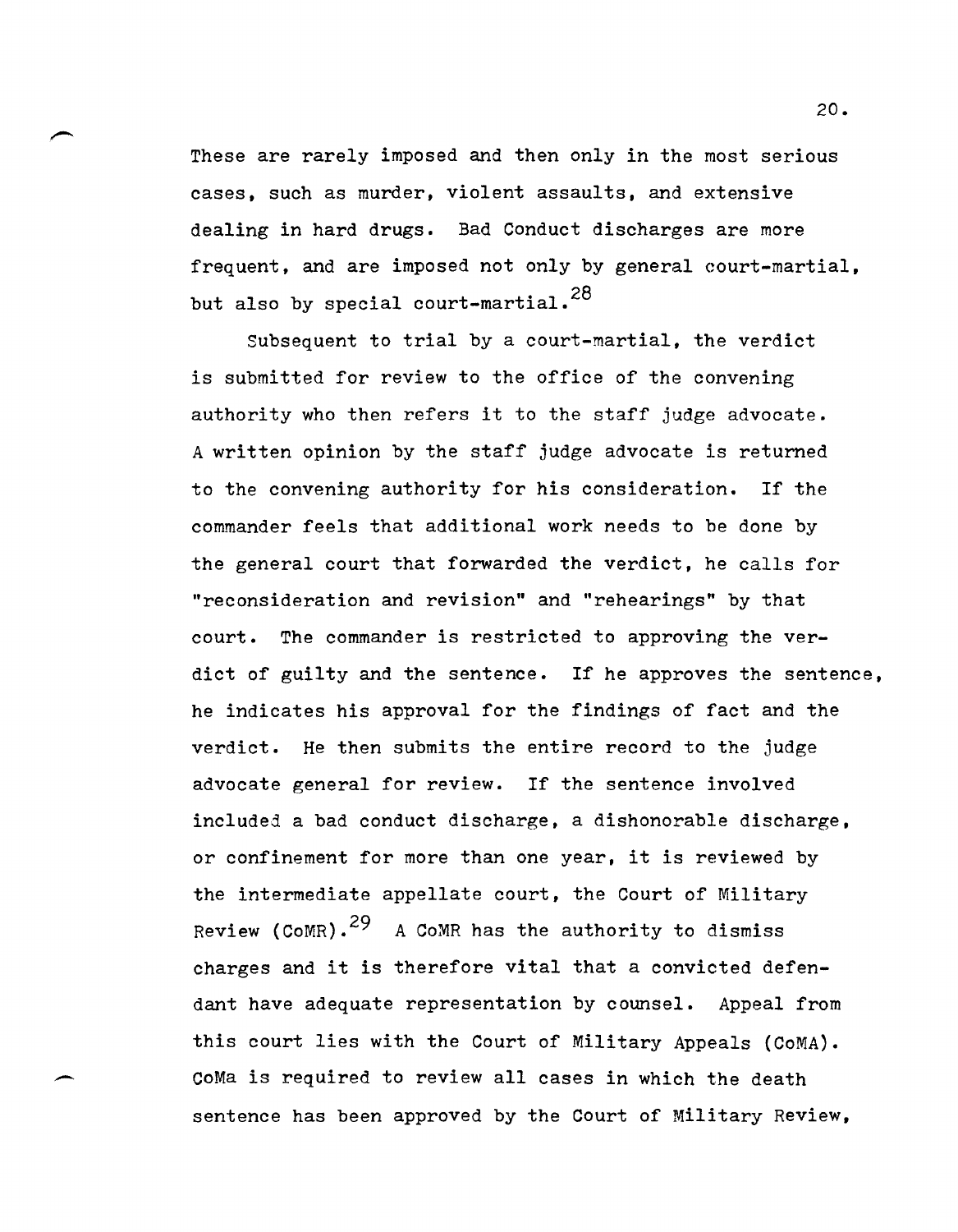all cases affecting a general or flag officer, those cases ordered up by the judge advocate general, and may accept, at its discretion, other cases on petition by the accused.<sup>30</sup> The UCMJ requires that all courts-martial sentences "extending to death or involving a general or flag officer" be reviewed by the President of the United States before such sentences may be executed. The President can approve the sentence, or any form of it, that he sees fit. He may also suspend the execution of the sentence or any part thereof.  $31$ 

In conclusion, military justice in the United states has developed from the barbaric codes used by the early Europeans to an elaborate system governed ultimately by the Constitution. There are still problems with the system that cannot be reconciled easily. The current Uniform Code of Military Justice is a big step in the right direction toward implementing, more fully, constitutional rights for the soldier. The military situation, however, is not condusive to the sometimes chaotic actions that are allowed in civilian life. Some measure of control is needed to maintain order and discipline. The current Code has deficiencies that are recognized and are slowly being corrected to bring it closer into line with full constitutional guarantees.

-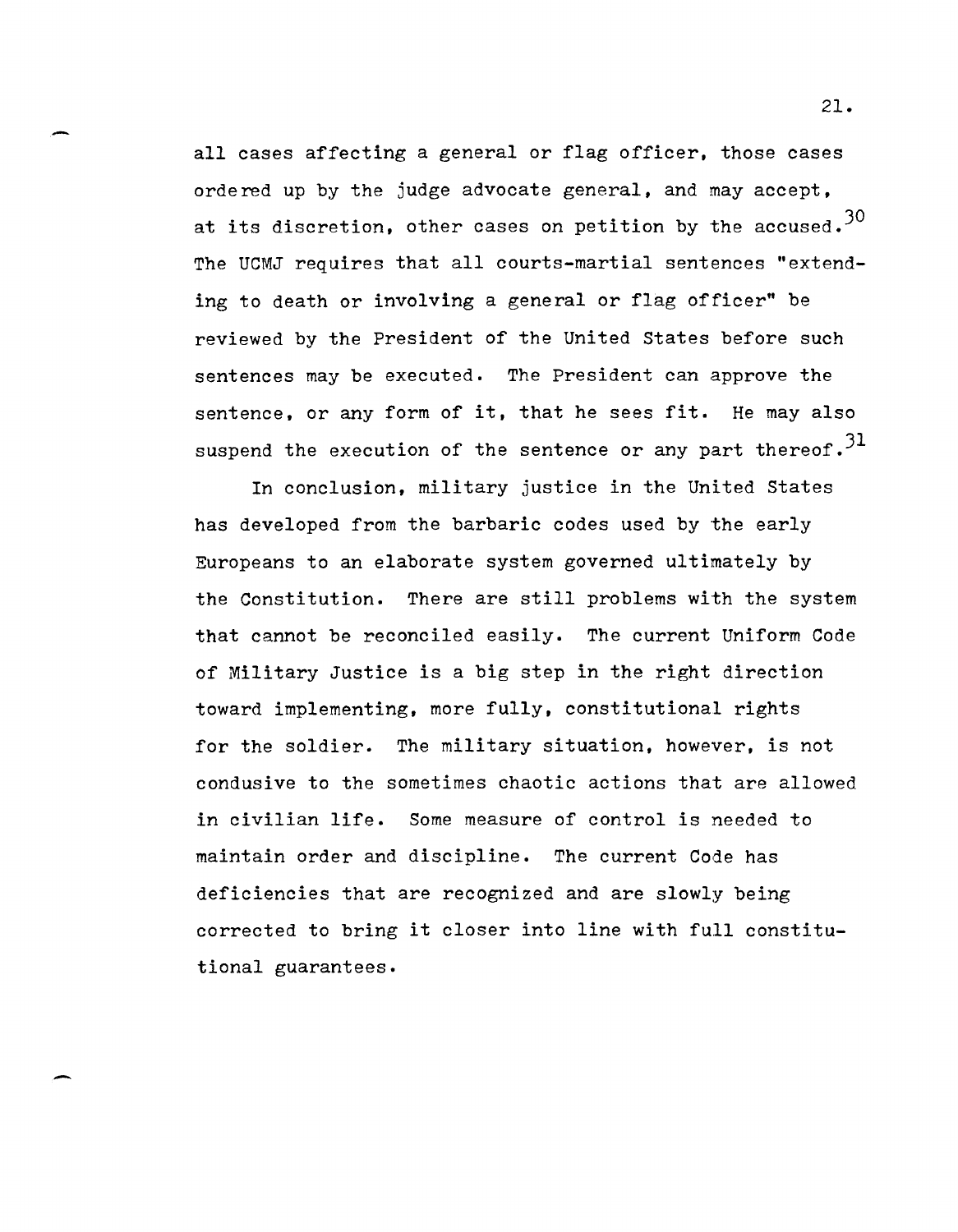## ENDNOTES

<sup>1</sup> Nufer, Harold F. American Servicemember's Supreme Court: Impact of the U.S. Court of Military Appeals on Military Justice. Washington, DC: University Press of America, 1981. pl.  $2$  Nufer, pl-3, see note 2. 3 Bishop, Joseph W., Jr. Justice Under Fire: A Study of Military Law. New York: Charterhouse, 1974. p4.  $4$  Bishop, p $4$ , see note 6. 5 Bishop, p3-7.  $6$  Bishop,  $p6$ . 7 Bishop, p7. 8 Bishop, p8.  $9$  Bishop, p8, see note 12.  $^{10}$  Ulmer, S. Sidney. Military Justice and the Right to Counsel. Lexington: University Press of Kentucky, 1970. pl6. 11 Nufer, p2. 12 Ulmer, p17, see note 31. 13 Sherrill, Robert. Military Justice is to Justice as Military Music is to Music. New York: Harper and Row, 1970, p68-69.  $14$  Bishop, pl0. 15 Bishop, p13, see note 23. 16 Bishop, p13, see note 25·  $17$  Bishop, pl $4$ , see note 29. 18 Ulmer, p5l. 19 Ulmer, p56.  $^{20}$  Rivkin, Robert S. and Stichman, Barton F. The Rights of Military Personnel. New York: Avon Books, 1977, p25.  $^{21}$  Finn, James, ed. Conscience and Command: Justice and Discipline in the Military. New York: Random House, 1971, p34-35.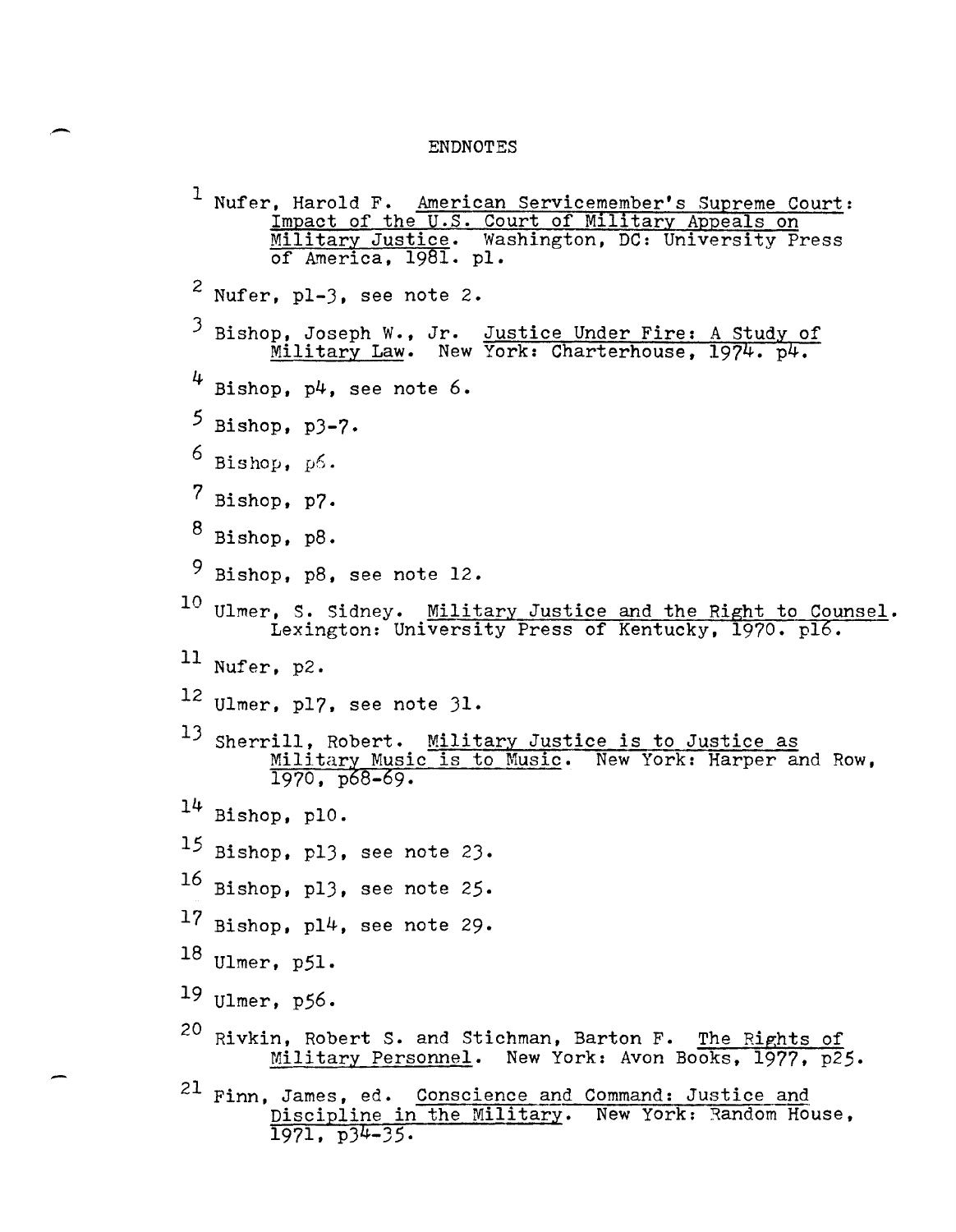- 22 Rivkin, p26-27.
- 23 Rivkin, p27·
- $24$  Rivkin, p28.
- $^{25}$  Discharge types are not usually capitalized but this will help minimize confusion in this section.
- <sup>26</sup> Starr, Paul. The Discarded Army: Veterans After Vietnam. New York: Charterhouse, 1973, p168.
- 27 Starr, p170.
- 28 Starr, p169·
- 29 Nufer, p36-38.
- 30 Ulmer, p64-65.
- 31 Nufer, p40, see note 50.